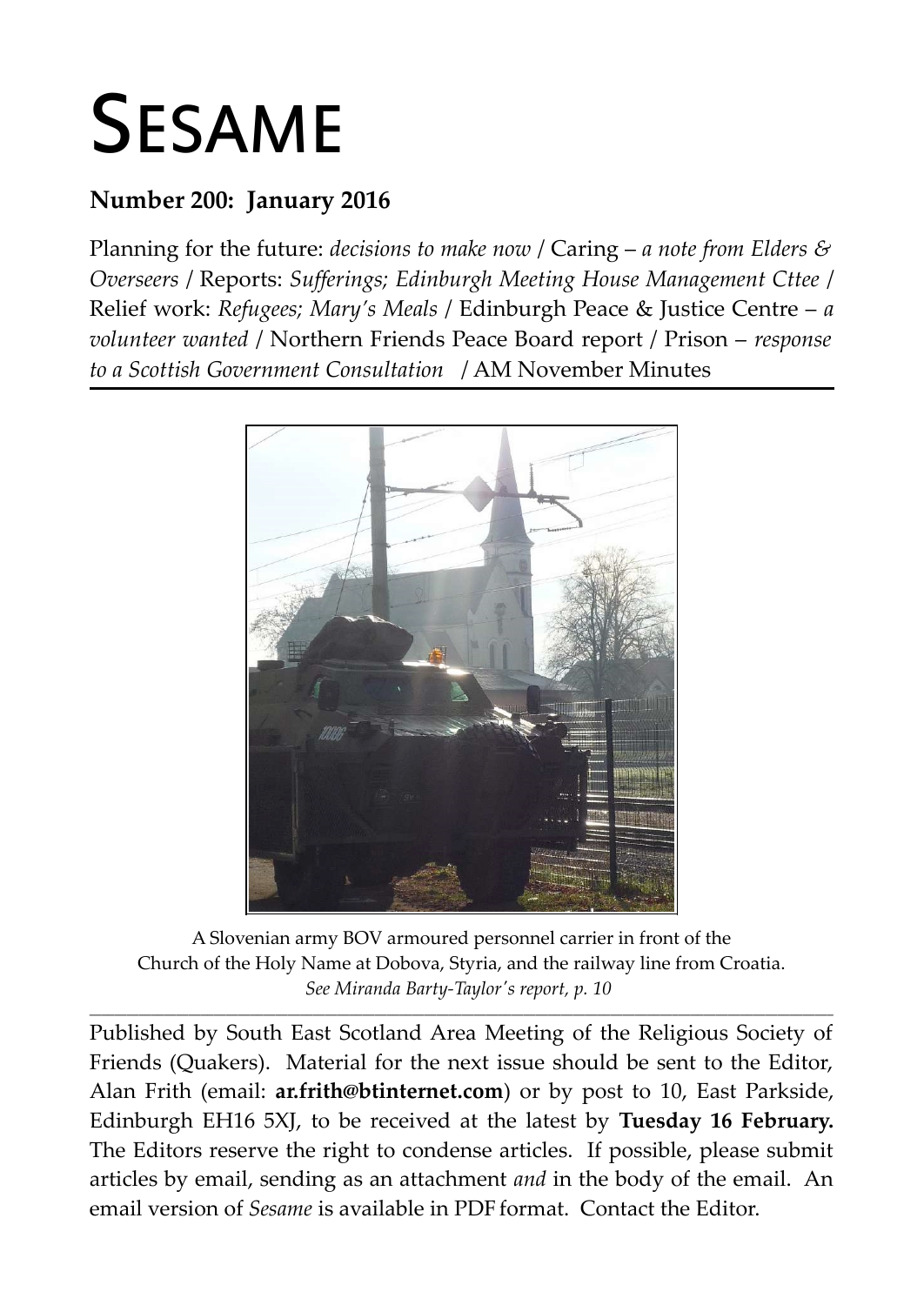2

# SOUTH EAST SCOTLAND AREA MEETING

#### **Our next Area Meeting will be at The Open Door, 420 Morningside Road, Edinburgh EH10 5HY (the home of South Edinburgh LM) at 2 pm on Sunday 10 January 2016.**

The agenda will include reports on the work Margaret Mortimer does on our behalf as prison minister, and on that of the Northern Friends Peace Board; and reflections on our sharing on the lives of our nine local meetings, and (prompted by thoughts from a Woodbrooke course) on ministry. We will also, in response to a concern from one of our local meetings, be exploring our attitude to Earl Haig Fund red poppies; and we need to find representatives to attend General Meeting for Scotland in St Andrews on 5 March, one of whom is asked to report for *The Friend* and the *Scottish Friends' Newsletter*.

Please plan to come if you are able, and please inform those you know who do not receive emails. A full agenda will be available after Hogmanay.

The following meeting, at Edinburgh Meeting House on 27 February, will be mainly devoted to two items: in the morning, a consideration of the Quaker concept of concern, and the part Local and Area Meetings play in processing concerns through corporate discernment; and, in the afternoon, receiving the final report of the STIR group, and starting to discern our way forward as an Area Meeting in the light of it.

**Phil Lucas, clerk**

#### **EDITORIAL**

#### *Varieties of Service*

\_\_\_\_\_\_\_\_\_\_\_\_\_\_\_\_\_\_\_\_\_\_\_\_\_\_\_\_\_\_\_\_\_\_\_\_\_\_\_\_\_\_\_\_\_\_\_\_\_\_\_\_\_\_\_\_\_\_\_\_\_\_\_\_\_\_\_\_\_\_\_\_\_\_\_\_\_\_\_\_\_\_\_\_\_\_\_\_\_\_\_\_\_\_\_\_\_\_\_\_\_\_\_\_\_\_\_\_\_\_\_\_\_\_\_\_\_\_\_\_\_\_\_\_\_\_\_\_\_\_\_\_\_\_\_\_\_\_\_\_\_\_\_\_\_\_\_\_\_\_\_\_\_\_\_\_\_\_\_\_\_\_\_\_\_\_\_\_\_\_\_\_\_\_\_\_\_\_\_\_\_\_\_\_\_\_\_\_\_\_\_\_\_\_\_\_\_\_\_\_\_\_\_\_\_\_\_\_\_\_\_\_\_\_\_\_\_\_\_\_\_\_\_\_\_\_\_\_\_\_\_\_\_\_\_\_\_\_\_\_

45 years ago, **John Helliwell** was a 'QOV' (Quaker Overseas Volunteer for Service), based near the offices of East Africa YM at Kaimosi, just 80 miles from Eldoret: not then the place of slums of which he writes. His link to Africa now is through Mary's Meals, whose work he describes for us [*p. 13*]. In November, **Miranda Barty-Taylor** went to Slovenia to help refugees, not with an organisation but on her own initiative, and she recounts her experiences [*p.10*]. Not all service is overseas, of course: as noted above, **Margaret Mortimer** will be reporting as QPM at Area Meeting, in preparation for which we have a summary of a recent QPSW paper on sentencing policy in Scotland [*p.18*]; and we are reminded of what we as individuals can (and should?) do, for Peace [*p. 15*] for our meetings [*p. 6*] and for our families [*p. 3*]. Along with other reports, we have a **change of clerk** to write in your Bk of Members [*p. 8 – do it now*]; a **task for the month**  $[p, 6]$ ; a **flippant quotation**  $[p, 15]$  ... but, this time, no Voltaire.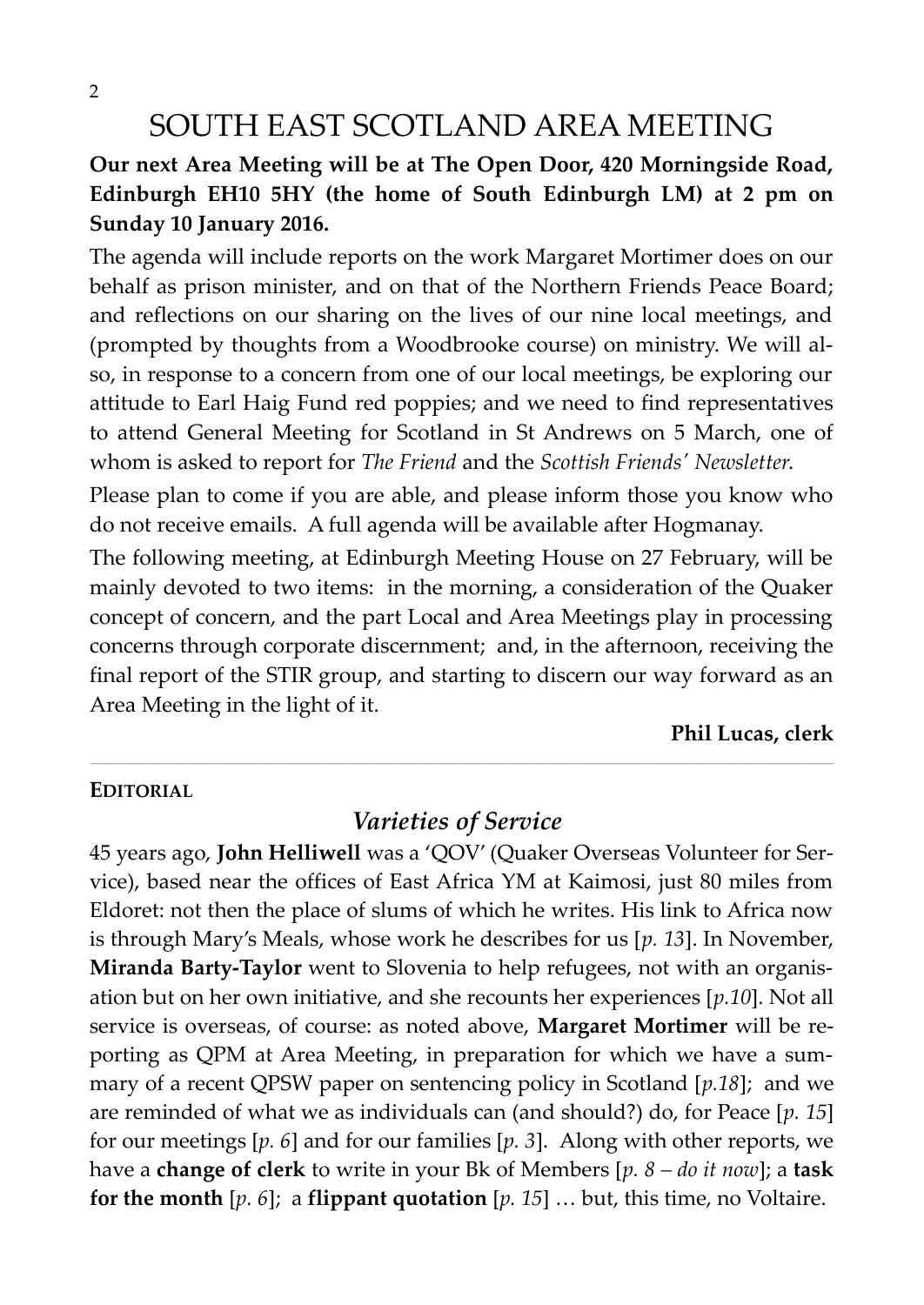# **Planning for the future: health and welfare decisions**

*Approach old age with courage and hope. As far as possible, make arrangements for your care in good time, so that an undue burden does not fall on others.* Advice & Queries, *29*.

In a previous article for *Sesame* I looked at using powers of attorney to appoint someone to take financial, welfare or health decisions should we become unable to take some or all of these decisions in the future.

When some of us met to discuss this, it was clear that the most controversial and difficult areas of decision-making are often not about financial and property matters, but about our health and welfare. Many people have strong feelings about what they would like to happen should they have a life-threatening illness or be unable to care for themselves, for example. Planning for the future can mean it is more likely that our wishes will be taken into account, even if we are no longer able to express them.

In Scotland there are various ways we can try to ensure that our wishes are carried into effect if we are no longer able to take health or welfare decisions. (N.B. *The law is different in England and Wales, so read any information from there with caution.*)

## **It should happen anyway**

The law is absolutely clear that if I am unable to take medical decisions, those having to decide on my behalf **must** take into account my wishes and feelings, past and present. In considering, for example, whether a treatment would benefit me, they should try to find out whether I had expressed any views on the subject.

They should also take into account the wishes of my nearest relative and main carer, but only so far as is reasonable.

So if, for example, I have strong views about the use of antibiotics and my doctor knows this, she should respect this if I later become unable to take the decision myself.

#### **Power of attorney**

If I appoint someone as my health and welfare attorney I can, if I wish,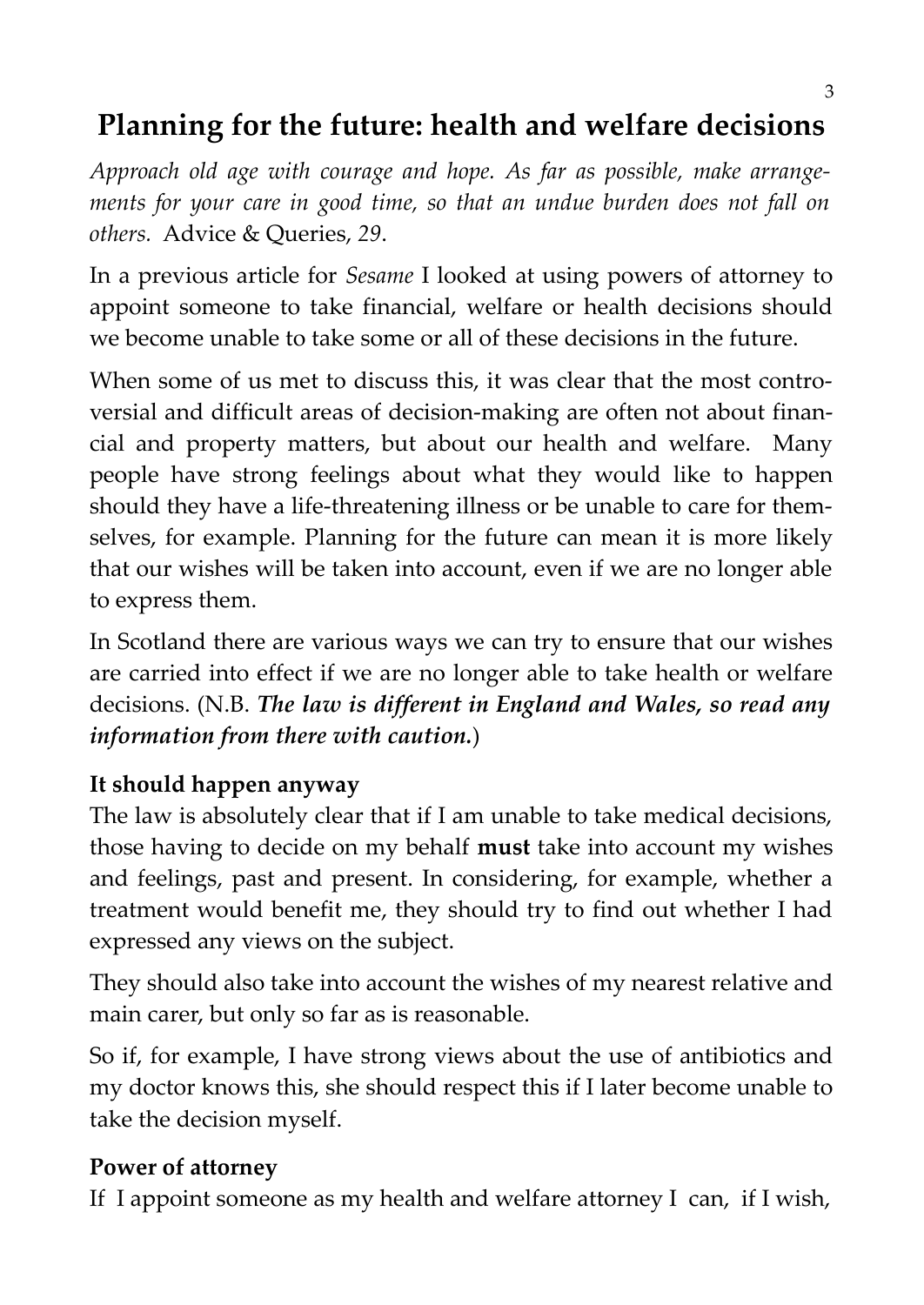make clear to her what my views are about medical interventions, end of life care, resuscitation and so on. Hopefully, even though the attorney herself may not share my opinions, she will agree to pass my views on to healthcare workers.

# *Advantage of power of attorney*

Flexibility: the attorney can react to whatever situation arises and try to make sure that any decision is what I would have wanted. (Or I may just decide to leave decisions to her, on the basis that she is a sensible person and will act in my best interests.)

# *Disadvantages*

A slight problem with Scottish law is that an attorney does not have an **absolute** legal right to refuse treatment on a patient's behalf. In theory, if an attorney did refuse treatment, the doctors could seek a second opinion to authorise it. However this very rarely happens in practice.

# **Living will**

(Sometimes called an advance directive.) This is a document in which you try to set out what treatments you might or might not want in certain circumstances, for example if you had a life-threatening illness or a diagnosis of Alzheimer's disease. There are many examples on the Internet.

Sheila Kitzinger, the good birth campaigner, also planned for a good death. She wrote a very simple living will, which can be read online: [http://www.theguardian.com/lifeandstyle/2015/jun/19/how-to-plan-for](http://www.theguardian.com/lifeandstyle/2015/jun/19/how-to-plan-for-a-good-death-sheila-kitzinger)[a-good-death-sheila-kitzinger](http://www.theguardian.com/lifeandstyle/2015/jun/19/how-to-plan-for-a-good-death-sheila-kitzinger)

## *Advantages of a living will*

This is the closest you can get to ensuring that you are not given treatment you do not wish. In theory an advance refusal of treatment should be as effective as a refusal given at the time.

#### *Disadvantages*

Inflexibility: It is hard to envisage what might happen in the future *and* what you may feel about it. Your living will might not cover the actual situation you find yourself in, or it may not accurately reflect your feelings when a situation develops. For example, even if I have a diagnosis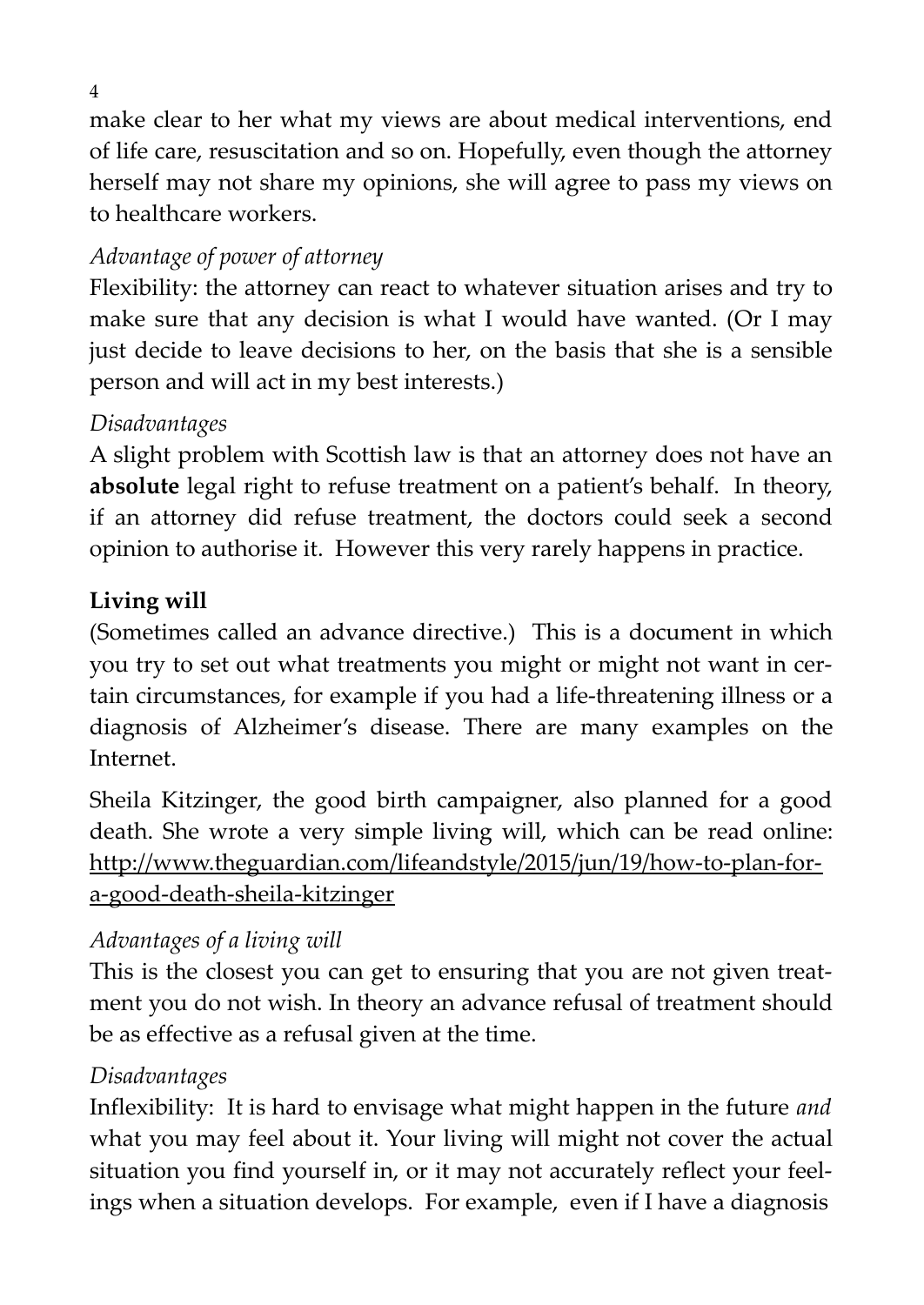of dementia, I may still have quite a good quality of life and might have wanted to continue medical treatment for other conditions.

Effectiveness: While doctors should treat an advance directive with respect, it is not totally clear whether Scots law *compels* them to follow it. (In England and Wales doctors *must* respect an advance directive. Most commentators think that the same is likely to be true in Scotland.)

# **Statement of wishes, values and beliefs**

Some people do not wish to make a formal living will and instead write something in general terms setting out their wishes, values and beliefs. This can be very helpful to those who are having to make decisions on their behalf.

It might say, for example, that I do not believe in prolonging life unnecessarily, or that I would prefer to die at home, and it could include practical information, such as information about my diet or my attitude to residential care.

# *Advantages*

Such a statement can help those planning my care and treatment to make difficult decisions on my behalf.

# **Talking to health care professionals**

If you have strong views about certain treatments or procedures, you could ask for a note of your concerns to be placed on your medical records. This should alert future health professionals to your views.

# **Publicising our views**

These are some of the ways in which we can attempt to ensure that our views are respected. However there is still a big problem: how will health professionals treating us know that we have signed a power of attorney, living will *etc*.?

There are no easy answers. Give a copy of a living will to your doctor. Wear a Medical Alert bracelet. Carry a note in your wallet. Give copies of documents to your attorney and/or to family members. Talk to family members about your views.

Some people think there should be central register of living wills so that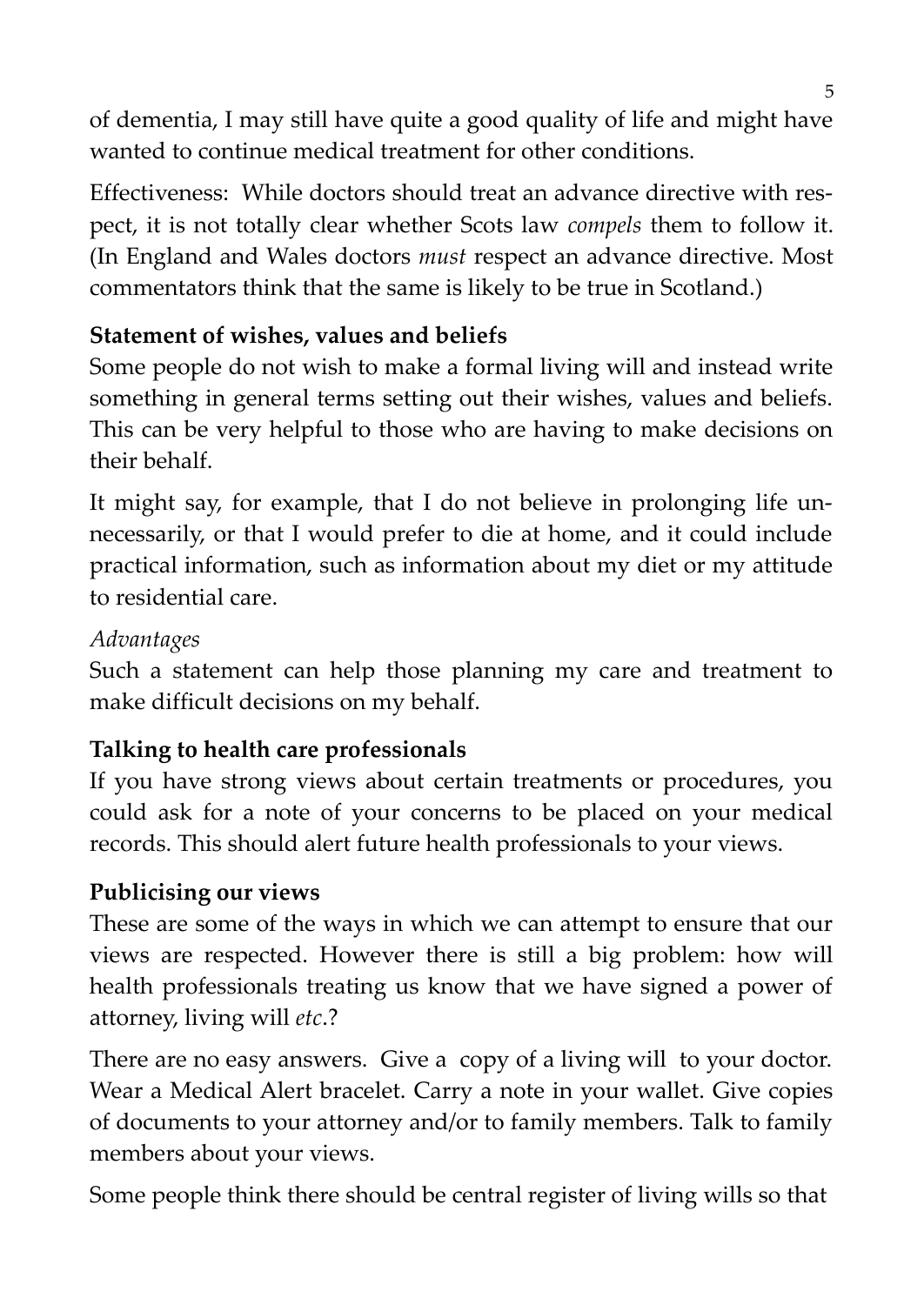doctors could have easy access to them. This is work in progress. In the meantime anyone who has strong wishes will have to do the best she can to make sure that those who should know, do know.

Please email me on [hilaryjpatrick@gmail.com](mailto:hilaryjpatrick@gmail.com) if you have any comments or questions.

# **Hilary Patrick**

# **CARING AND FRIENDSHIP**

At present, Elders and Overseers are very short in numbers. Elders are expected to be mindful of the spiritual needs in our Meetings for Worship, while Overseers try to ensure that those who are in ill health or living under stress have their needs attended to. While these can be daunting tasks for those who have accepted to serve our Meeting in these capacities, we are doing what we can. Overseers are attempting to keep track of those who worship with us and to offer support where it might make a difference, but inevitably they cannot manage everything by themselves. Indeed, we may well not be aware of what is happening in a particular person's life, so we actually depend on your letting one of us know what may be needed.

As we all know through talking with friends and through the media, loneliness is widespread. Older people in particular, as well as those living with illness can become very isolated and might appreciate a visit or a phone call. We are all encouraged to act as overseers and elders for each other – so please look around you when you are attending Meeting for Worship. Is there someone who you have not seen in Meeting for some time? Could you visit someone who is more or less housebound?

Please do let any Overseer or Elder know of concerns you may have, so that we can together become more aware of the needs of all our Friends.

> **Cathy Bell & Kerstin Phillips Elders** *December 2015*

# **A Task for January**

In preparation for the possible revision of *Quaker Faith & Practice*, we are urged to read Chapter 2, 'Approaches to God – Worship and Prayer'.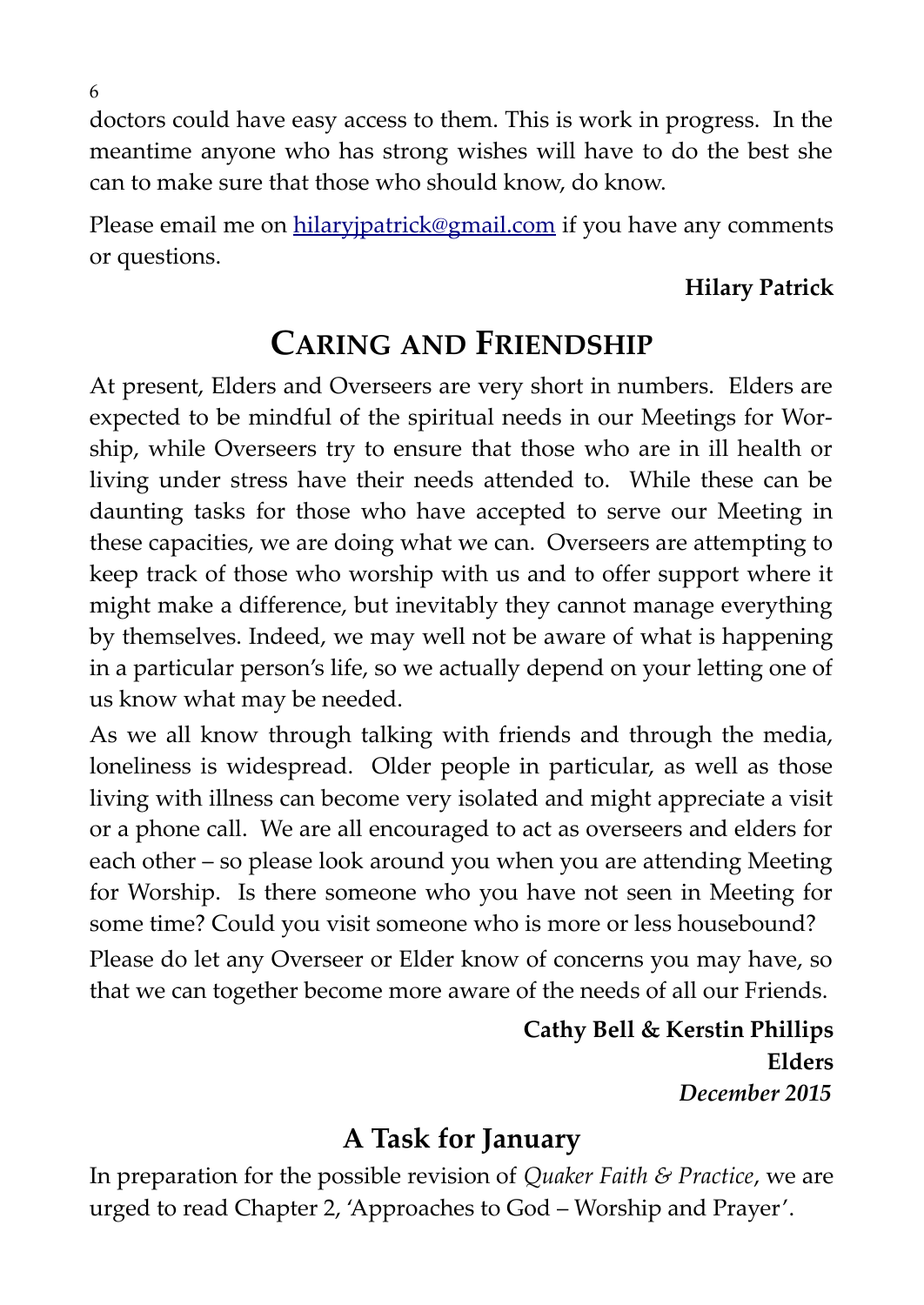# **Meeting for Sufferings**

Meeting for Sufferings was held at Woodbrooke, from the evening of Friday 4 December through to lunchtime on Sunday 6 December. The main focus was on 'Our Area Meetings today', but other matters were also considered:

- Concerns were expressed about TTIP (Transatlantic Trade and Investment Partnership), and the question was raised of what BYM could do to mobilise opposition. The response was that it was unlikely that this would receive much effort from central committees, as too much else is going on.
- As part of BYM Trustees' report the BYM Treasurer reminded us that "More action requires more money", while noting that there had been good legacy income, as well as the best-ever income from the hospitality company (which manages Friends House and, as of this year, Swarthmore Hall).
- The "Vibrancy" project will receive £675,000 pilot funding over the next three and a half years, with three or four regional officers being appointed, managed from Woodbrooke.
- Following on from BYM 2015's focus on equality, we heard from the Housing Threshing event, which happened at Woodbrooke in September, that our Friend Alastair Cameron is helping to take the lead in establishing an ethical landlords association.
- BYM 2015 had referred back to Sufferings one proposed change to our Book of Discipline, paragraphs 3.27 (revised) and 3.28 (new), which give guidelines for Friends speaking publicly. We reviewed and threshed a redraft of these, and now ask Friends to please consider them carefully in advance of Yearly Meeting Gathering 2016 where they will be presented for approval.

About half our time together was spent reflecting on the status and state of our Area Meetings. Perhaps not surprisingly, many other AMs are reacting to 'challenges and opportunities' similar to those which lead to the creation of South East Scotland AM's STIR group. We had several discussion sessions in a 'Home' group of all the representatives from AMs in Scotland and Wales, followed by a plenary session.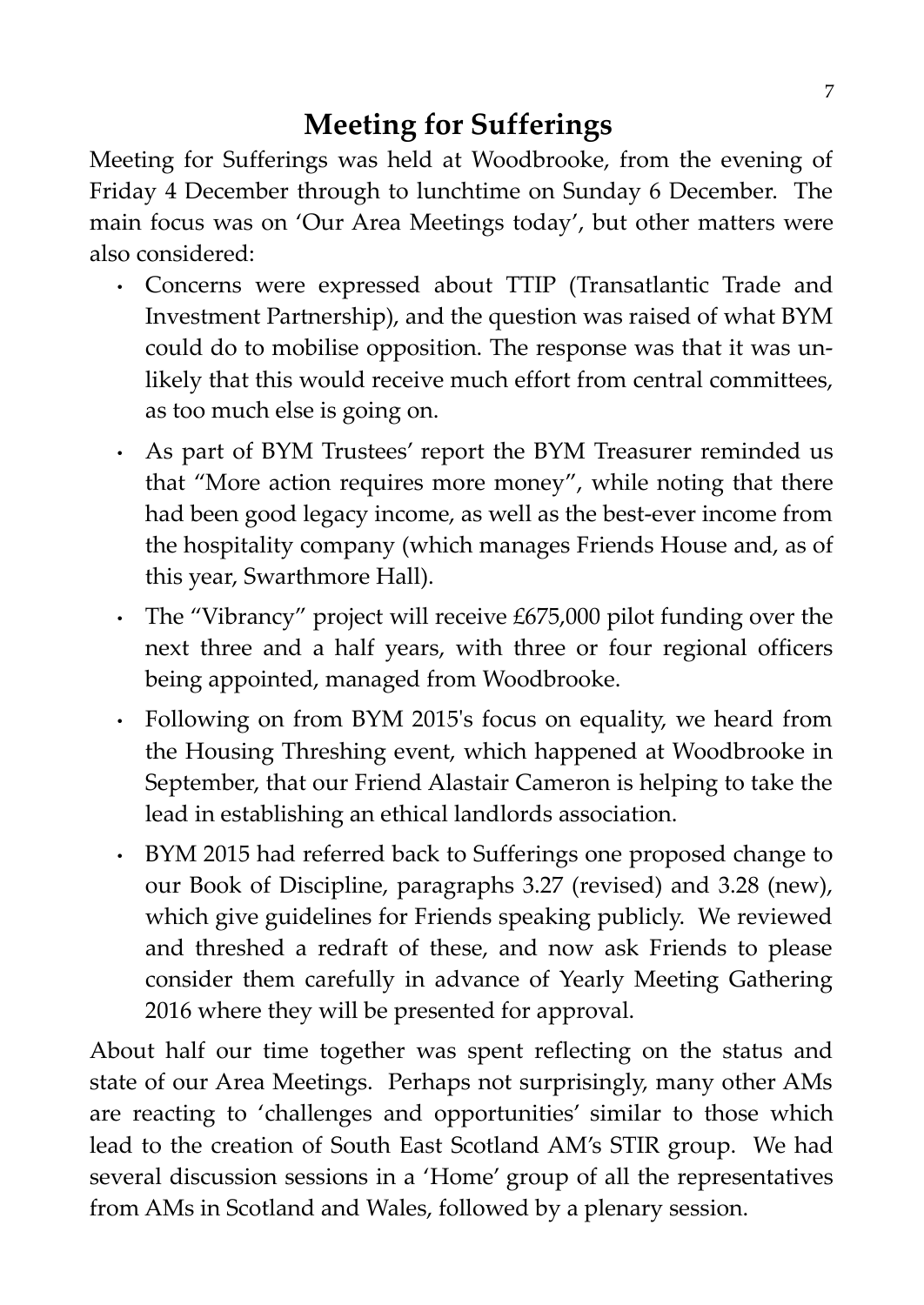There will be a more extensive summary of the results coming from the centre in due course. In the meantime, here are a few high  $(-$  and low  $-$ ) points:

- There is a sense of weariness/sadness around the issue of AM (the event);
- "The business method is not working quite right";
- We are suffering from many weighty Friends having been 'creamed off' as AM Trustees;
- Many AMs have launched some form of review process;
- We need to re-understand AM's relationships (up; down; sideways)
- A number of people mentioned the "Northumbria model", about which material will be made available [and will appear in *Sesame*];
- There's value in trying harder to make the 'business' aspects of AM (the event) as focussed and efficient as possible;
- Gatherings for Fellowship, centred on food, hospitality, socialising, have been very successful, and need not, indeed perhaps should not, happen on the same day as AM for business;
- More effort needs to go into 'job descriptions' that make the jobs feel possible;
- We should ask ourselves, if AM (the event) didn't exist, why would we have to invent it? – or *would* we have to invent it?

## **Henry Thompson**

# **Change of Clerk – Tweeddale LM**

After serving for a long time, John and Daphne Foster have been released from the clerkship of Tweeddale Local Meeting. The new clerking team is **Anna Lawrence** (Clerk) and **Alison Moore** (Assistant Clerk). Their contact details can be found in the Book of Members; all emails to the Meeting should be sent to **tweeddalequakers@gmail.com.**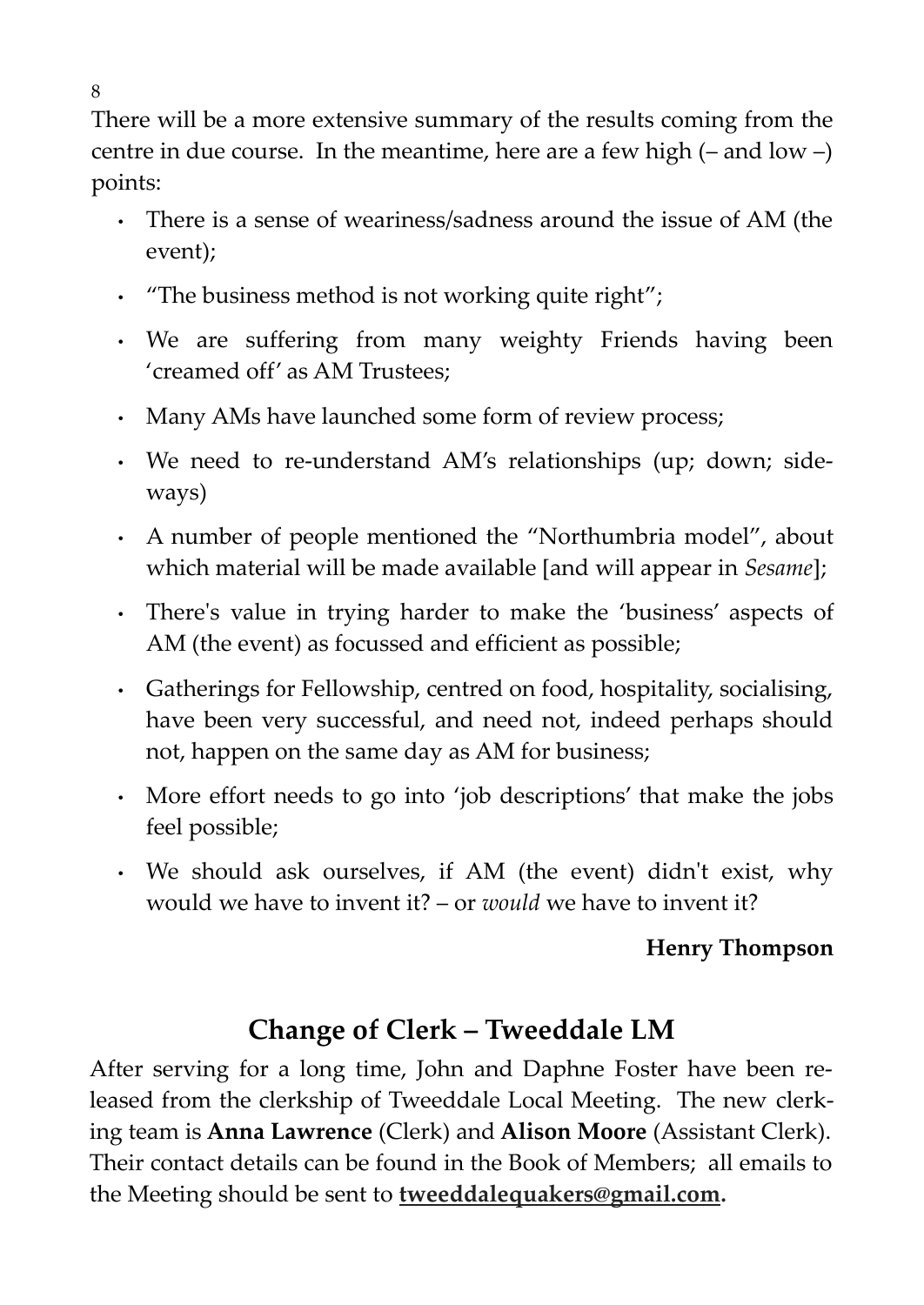# **Edinburgh Meeting House Management Committee**

#### *Background*

The Terms of Reference for the Management Committee were agreed by Area Meeting in summer 2011. The committee was set up to replace the previous Fabric & Maintenance and Staffing Committees. It was to be responsible for overseeing all aspects of the day-to-day running of the Meeting House, in the hope that this would enable Trustees to spend more time looking at the bigger picture. The Committee would also provide support and line management for the Meeting House managers.

The plan was to appoint members of the committee who had expertise in relevant areas (*e.g.* staffing) and to maintain close links with Central Edinburgh and with Trustees. This has worked to some extent; links with Trustees are maintained by exchange of minutes.

#### *Current committee*

Janet Grimwade (*Clerk*); Martin Burnell; Evelyn Graham; Ken Jobling; Brian Mayes; and David Sterratt. Anthony Buxton as Meeting House manager and Madeleine Harding as Staff Link also attend the meetings.

#### *Work over the last four years*

Our work tends to fall into three areas. Firstly fabric and maintenance. The committee can authorise any work up to £2,000 – larger projects have to be referred to Trustees. The needs of a Listed Building, in a World Heritage Site, which is used by the public so has to comply with a variety of health & safety legislation, are complex. Various major projects have been carried out such as replacement of the windows, refurbishment of the toilets, and roof repairs. Smaller repairs and redecoration are on-going, such as the recent agreement to sand and re-seal the hall floor. We are responsible for ensuring there is appropriate equipment (*e.g.* the photocopier), and that such things as the lift, the loop system and fire extinguishers are regularly maintained and serviced. We also consider the services required and are currently investigating improving the broadband provision. In addition we look after the manager's and assistant manager's flats including any communal repairs to the tenement.

The next area is lettings and marketing. We set the lettings charges and try to review them every two years, generally following comparison with other similar venues. This includes reviewing the contribution made by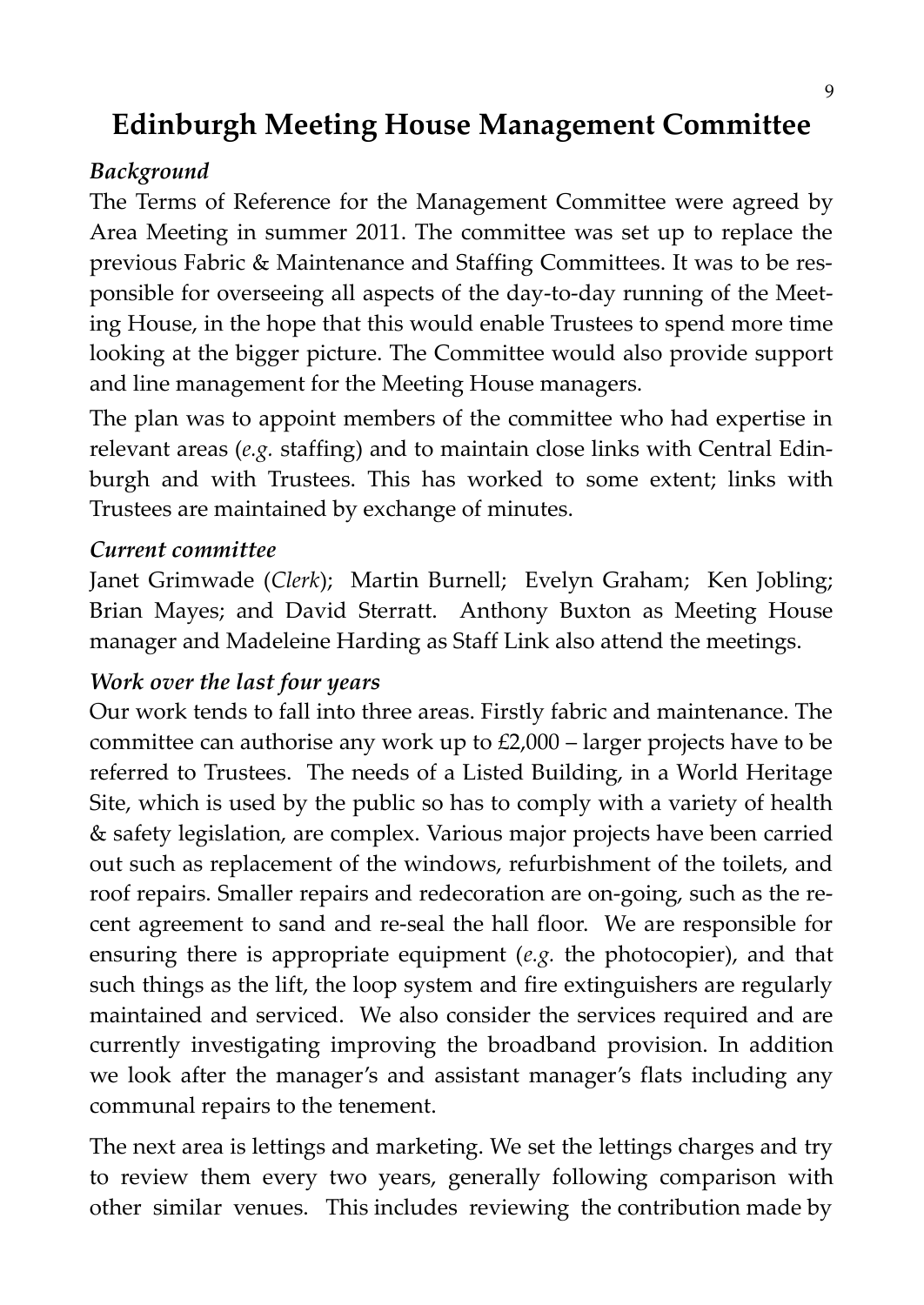Central Edinburgh Local Meeting. In an attempt to increase lets we joined the Edinburgh Convention Bureau, but this was not a success. David Sterratt has worked to improve the 'equaker' website which has resulted in increased use of the enquiry form. There is also a walk-through and the correct address available on Google. Word of mouth, particularly by Friends, is often the best advertising and while the building is often fully occupied in an evening, there are fewer lets during the day. Catering can also be offered to groups and we have discussed how to ensure correct food hygiene standards are observed by all users of the Meeting House.

The third area is staffing. We employ a manager (currently a job share), assistant manager, and several part-time staff (not on any fixed hours). Over the past four years we have reviewed job descriptions and terms and conditions for all staff. Annual performance appraisals are carried for the fulltime staff and we ensure that appropriate training is taking place for all. Salaries are reviewed annually and staff are now paid the Living Wage. The managers are responsible for recruiting part-time staff and the committee is responsible for recruiting the manager and assistant manager. In September 2012 we appointed Majk Stokes as assistant manager, following Tom Nisbet's retirement, and in September this year we appointed Sue Proudlove and Tony Wilkes as joint managers, starting in January 2016, following Anthony and Sue Buxton's retirement.

I have found learning about the running of the Meeting House very rewarding and have a much better idea of the range of skills that our managers require. I rely heavily on the expertise of other members of the committee and on the Clerk of Trustees (John Phillips) and the AM Treasurer (Mark Hutcheson) as we try to be good Quaker employers and to maintain the Quaker ethos so that it is evident to all who use the building.

#### **Janet Grimwade**

## *The Trip – Part II*

*In our last issue, Miranda Barty-Taylor wrote of her plan to take a vanload of essential supplies to refugees arriving in Serbia; but, by the time her team (and* two *vans) departed, their destination had changed; and, by the time they arrived, the group they were working with was also different . . . as she describes:* 

It took two and a half days to get to the Slovenian/Croatian border. The team from *Humanitas* we planned to meet there had gone to Greece, to help with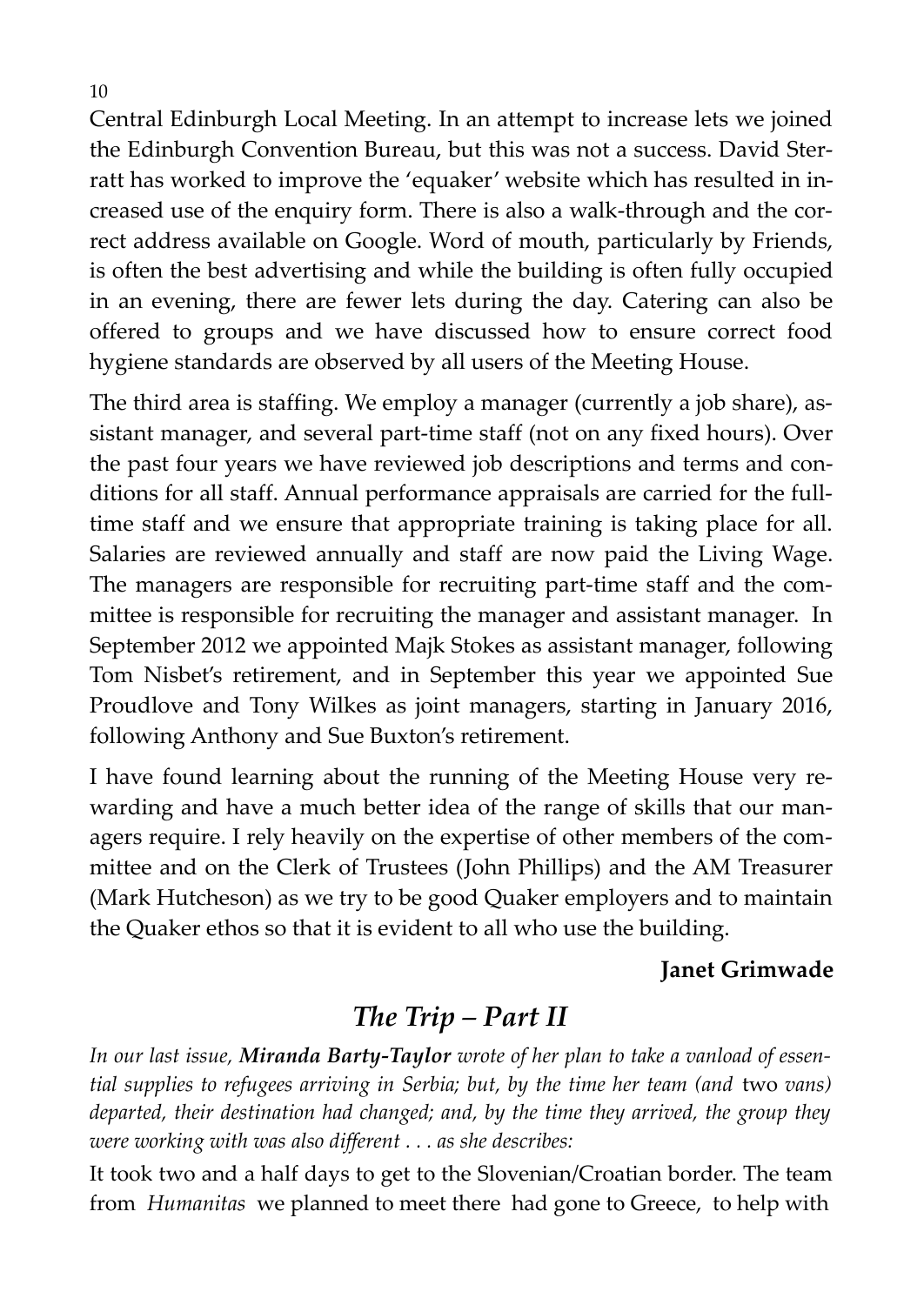the crisis at the Idomeni border crossing; instead we went to Dobova, a settlement (pop. 719 in 2002) whose station on the main Ljubljana-Zagreb railway has made it a focus for refugees. The military and police presence is strong; Karitas, the local arm of the international Catholic agency, is also there.

We delivered donations to the central warehouse in Dobova, to the Family Tent at the station – which is being run by a Hungarian couple who have just set things up themselves, and who try to distribute supplies specifically for women and children – and to Dobova camp itself. We were not allowed into the camp – no volunteers are – and the Red Cross limited what we were allowed to give; mostly shoes and boots. It is a transit camp; people arriving there stay for up to 12 hours before being shuttled back to the train station. Our contact, Petra, talked of the numbness that comes with long-term aid provision, a numbness that she has noticed in the officials who are dealing with the refugees on a daily basis.

We heard that some women, children, and pregnant women were arriving on foot at a crossing further south, and were being let through. Three of us drove one of the vans loaded up with just children's and women's things. We stopped next to a newly-erected barbed wire fence and were interrogated by the border police. They told us nobody had arrived on foot for weeks and that we should head back to the camp.

To help the Karitas team we had signed up to do a night shift, working with them at the train station overnight. We got there at 8 pm, just in time to meet the first train. It was absolutely manic. The train pulled in, and, one carriage at a time, the people disembarked, queued up for registration, received their food pack, and then got onto the empty train waiting on the other side. They had come from Macedonia. Most of them didn't know where they were.

We were told not to *ask* them what they needed, but to assess what their most desperate need was (a hat, gloves, a jacket) and go to the store room and find it. In theory this should have worked. We all quickly learned to mime clothing articles. But each time you walked back to the store, three more people would clutch your sleeve and ask for items. "Sister, sister – please, he needs a hat." Then by the time you got back with those items, they'd moved further down the line, or out of the carriage onto the platform, and you had to find them again.

The police and military personnel were brusque and sharp, but, for the most part, reasonably humane. On the one hand, we saw a policeman shouting at a young man proffering his papers who clearly didn't understand him: "Why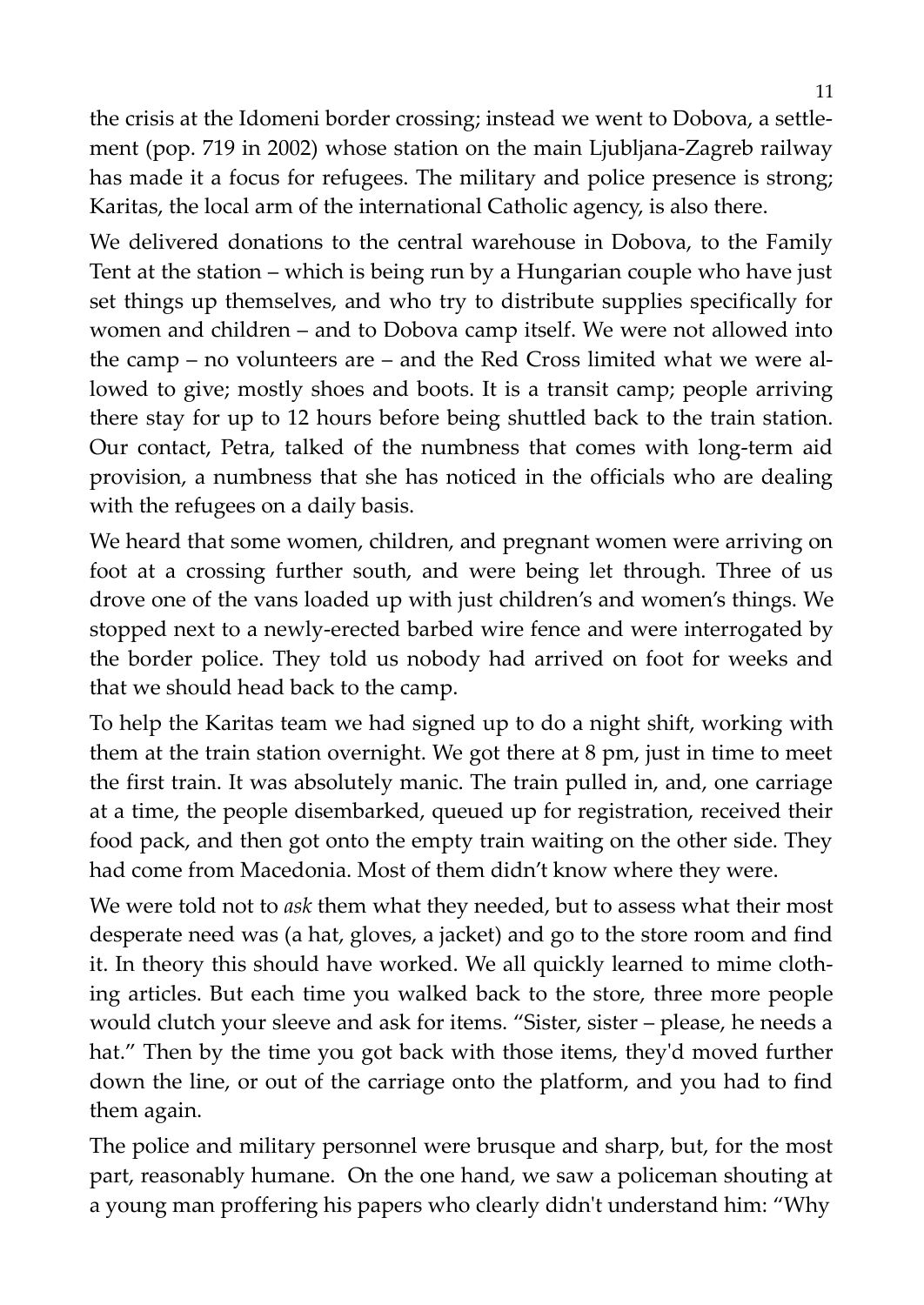are you here? You're a man! You should be fighting for peace in your country!" On the other hand, one of the soldiers beckoned me over at one point and indicated a group of shivering men, gruffly saying: "They need blankets. There's the pile. Go and give them some blankets."

The refugees themselves were exhausted. They were shuttled from place to place and did so with nothing but compliance. They were polite (parents told their children to say thank you to us) and considerate (moving each other out of the way when we were trying to rush past with clothing). Some were good humoured, rolling their eyes when we had to give them a wholly inappropriate article of clothing ("What is THIS? It's made for a woman!") while others didn't make eye contact, and simply took whatever we were giving them without even looking at it.

The thousand people from that first train boarded the empty carriages on the other side, but the train did not leave till 4.30 am. Some of them were waiting for eight hours on the unheated train.

The second train came in at 1 am. It too carried a thousand people. We began the process again, but this time were told we could not give clothing to those waiting for registration, only to those who had been processed. But that took four hours. So some of us defied the order; people were standing or sitting huddled together in bitter winds in the early hours, on a freezing platform with no shelter, and no warm clothing.

We handed out scarves, hats, gloves, blankets, jackets and shoes. Men who had refused pink hats three hours before now took whatever we offered. The children either cried or were utterly silent. Two of us were handed babies, and had to give them back.

They smiled at us, and we took our facemasks off completely, and smiled back at them. It was the least – and the most – we could do.

*This was one night, in one station, in one country. The people keep coming, and they will continue to come. The need is overwhelming. What we did may seem like a big deal in some ways – but it was a drop in the ocean. I feel we as Quakers must exert pressure and galvanise action to provide better, and do more. We must organise, persuade and fund-raise to make more of a difference. We must challenge politicians. We must live out our faith actively.* 

If you would like to see pictures and read more, please find us on Facebook under *Team Humanity Van*.

#### **Miranda Barty-Taylor**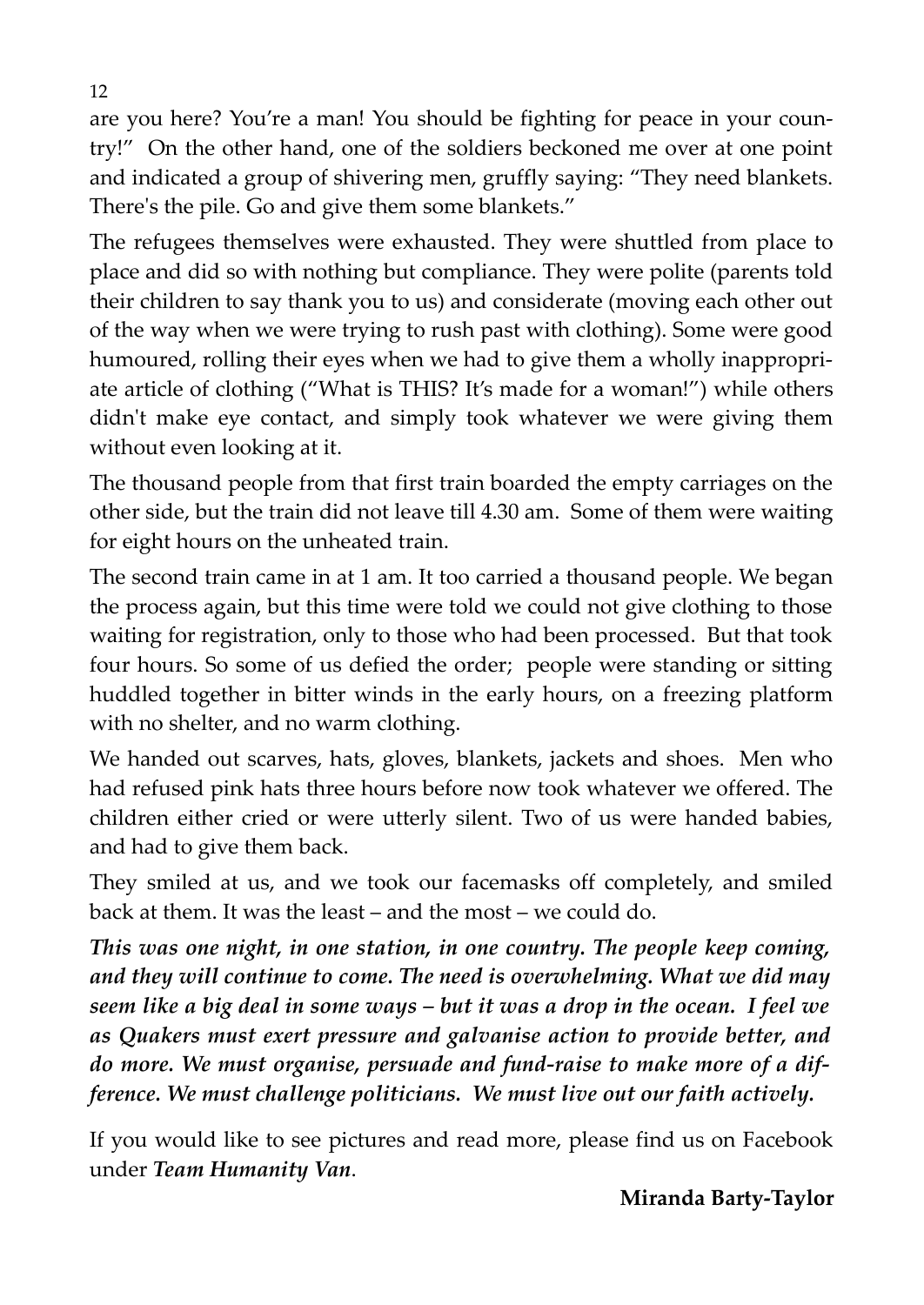# *Mary's Meals – a Simple Solution to World Hunger*

Muski was 8 when he was orphaned. His uncles took the house he had lived in, at Kibera, a slum district of Nairobi; in desperation he stowed away on a tomato truck, ending up in Eldoret, a city of 300,000 in Western Kenya. There he was struggling to survive on a rubbish tip, home to glue sniffers and other homeless children, when, in 2012, Magnus MacFarlane-Barrow visited with the film crew making the documentary *Child 31* about Mary's Meals, the charity he directs (formerly Scottish International Relief). Muski followed the crew round carrying his only possessions, the old sack he used to cover himself at night stuffed into a satchel with a broken strap, and kept saying, "I want to go to school".

Mary's Meals works with partner charities in Kenya, and Magnus asked their local representative how to help Muski. First he needed somewhere to live. Perhaps a children's home on the other side of the city might have a place? When Magnus introduced himself there, the staff were really excited to meet someone from Mary's Meals, the charity which fed all their children at school, and they were delighted to offer Muski a place. Muski smiled for the first time that day. He had somewhere to live, Mary's Meals to eat, education and hope for the future.

The idea of Mary's Meals is simple. Provide a child with a meal *at school* and s/he will not only have nourishment, but that key thing, an education. Many children don't go to school. How can they when they don't know where their next meal is coming from? Many who do go find it difficult, on an empty stomach, to concentrate, and are often too unwell to attend regularly. In Malawi (where, in 2002, Mary's Meals began), these learners, as they are called, often *don't* learn enough to pass the end-of-year exams and have to repeat classes. Class sizes for the youngest get very big, and not many children complete all eight years of primary education.

Recent independent research found that 64 % of the learners in Malawi sometimes went a whole day without food before Mary's Meals, and 85 % of children were hungry at school. Only 12 % were hungry after the food came; and school rolls increased by 36 %, on average, just because of the food. Less than half the children considered themselves happy at school before they had food there. A mug of porridge at school changed all that, with over 90 % saying they were happy afterwards.

One such was Gilbert, whom I met in 2012 when I went to Malawi with our granddaughter Martha Payne and her family, accompanied by a BBC Scot-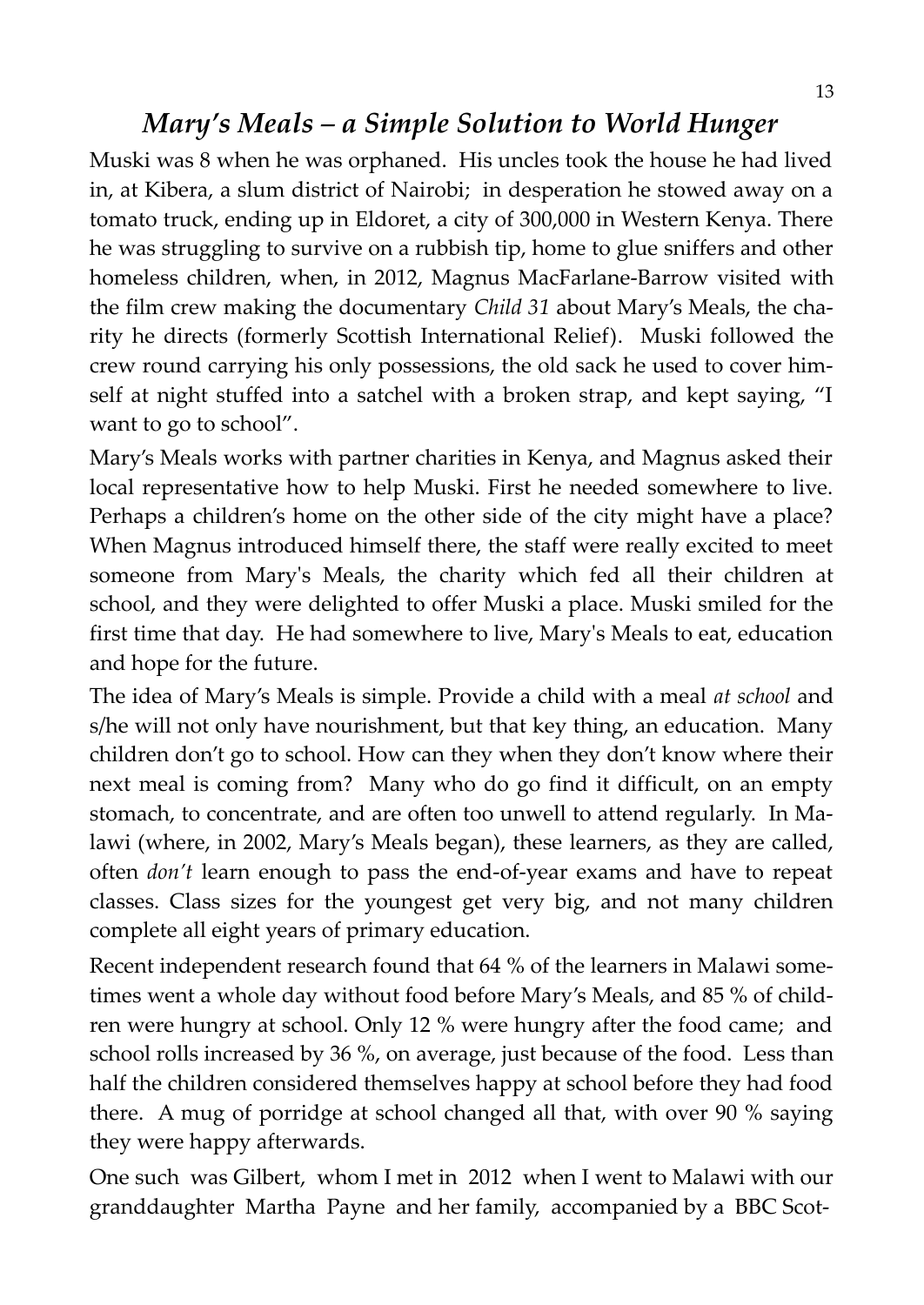land crew. Martha was there to open the kitchen funded by donors to Mary's Meals through her blog about the dinners at her own school in Lochgilphead. Gilbert's school, Lirangwe Primary, was one of eight where feeding had begun five months previously. (It is usual to start several schools at once, lest children move to the one with the food.) Until that time, cooking had been done in a temporary thatched kitchen built by the community. Local people take a big role from the start, inviting Mary's Meals to help them feed their children. There are 68,000 volunteers in Malawi who make the *Likuni Phala*, maize porridge with soya and vitamins. A mugful (*phala* means 'porridge' in Chichewa, Likuni is the place it was first made) is enough to keep a child healthy, even if it is all they have to eat that day. For Gilbert it usually *was* all he had to eat. His widowed fisherman father had been killed by a crocodile. Gilbert was all alone. He had to support himself. He slept in the market at the village near the school, and worked for anyone who could give him a little food. We asked him what he wanted to do when he left school: to be president, he said, so he could make sure no child had to go for days without food as he'd often had to. Mary's Meals gives children hope for the future and dreams of a life much better than they have today.

Mary's Meals has staff in Malawi, feeding over 800,000 children, and in Liberia, where people were fed in their villages when Ebola closed the schools last year. Now they are open, and 130,000 children receive a meal every day. We are expanding rapidly in these countries as well as elsewhere in east and central Africa and in Haiti, as well as smaller projects in India, Ecuador, and Thailand, where we work with partner organisations.

Mary's Meals is not a flashy charity. There are no big salaries and the headquarters is an old shed in Dalmally, Argyll. At least 93p of every £1 donated goes to the projects. It costs just £12.20 to feed a child for a year. We now feed over a million every day, in schools and under-6 centres. It is a start; but 59 million school-age children are not in school. There is so much more to do.

We are grateful for Friends' support. If any *Sesame* reader knows of a group who would like a speaker, please do contact me.

**John Helliwell**

[helliwells@gmail.com](mailto:helliwells@gmail.com) or **01506 844498**

*For more information, see:* **[www.marysmeals.org.uk](http://www.marysmeals.org.uk/)**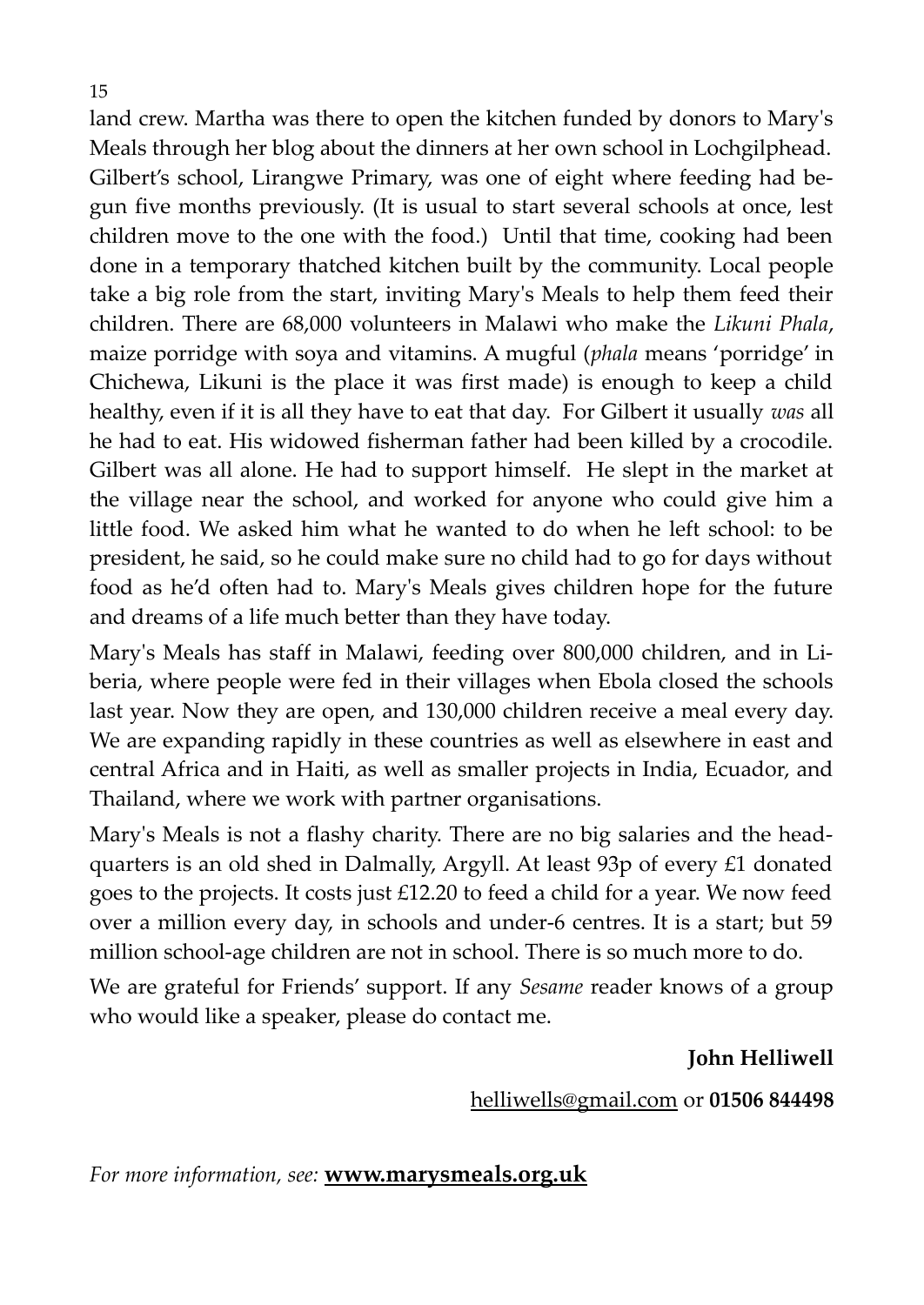# **Edinburgh Peace & Justice Centre – a vision in practice**

At Area Meeting in November, we heard that for the first time in its 35 year history, there is no Quaker on the management committee of Edinburgh Peace & Justice Centre. We are looking for a volunteer who can set that right by joining the committee.

The centre is based at Edinburgh Methodist Church at Nicolson Square. It has a significant and active website [http://peaceandjustice.org.uk/,](http://peaceandjustice.org.uk/) and is run by a team of volunteers, with a paid part-time co-ordinator, Brian Larkin. It is open five days a week (Tues to Sat) from 10.00 to 4.00, providing a shop, library and a focal point for volunteers. Most of its work, however, is through the web, and by networking with a huge range of interests in non-violence, alternatives to war, human rights, conflict resolution and ecological responsibility.

So you can see why it's something that Quakers want to support, and why we as the local AM have supported it in many ways throughout the years.

The Management Committee has overall responsibility for the work of the Centre, helps to raise the funds needed to keep it going and sets the strategic direction. It meets roughly six times a year, and there will be opportunities for anyone on the management committee to get more involved in the practical work of the centre – but no obligation to do so.

If you are interested, have a look at the website, and contact Brian Larkin on 07541 023022 for a more detailed chat about what's involved. If you want to take things any further, please let me know, and we will consider the appointment at a future Area Meeting.

> **Alastair Cameron**, Assistant AM Clerk **[mandolin.alastair@gmail.com](mailto:mandolin.alastair@gmail.com)** or **07900 044577**

*"Quakers will stoop to anything in order to thwart the nuclear holocaust: honesty, decency, even prayer."* 

\_\_\_\_\_\_\_\_\_\_\_\_\_\_\_\_\_\_\_\_

<sup>(</sup>Wg Cdr Skelton in *Hullo Russia, Goodbye England* by Derek Robinson, 2008)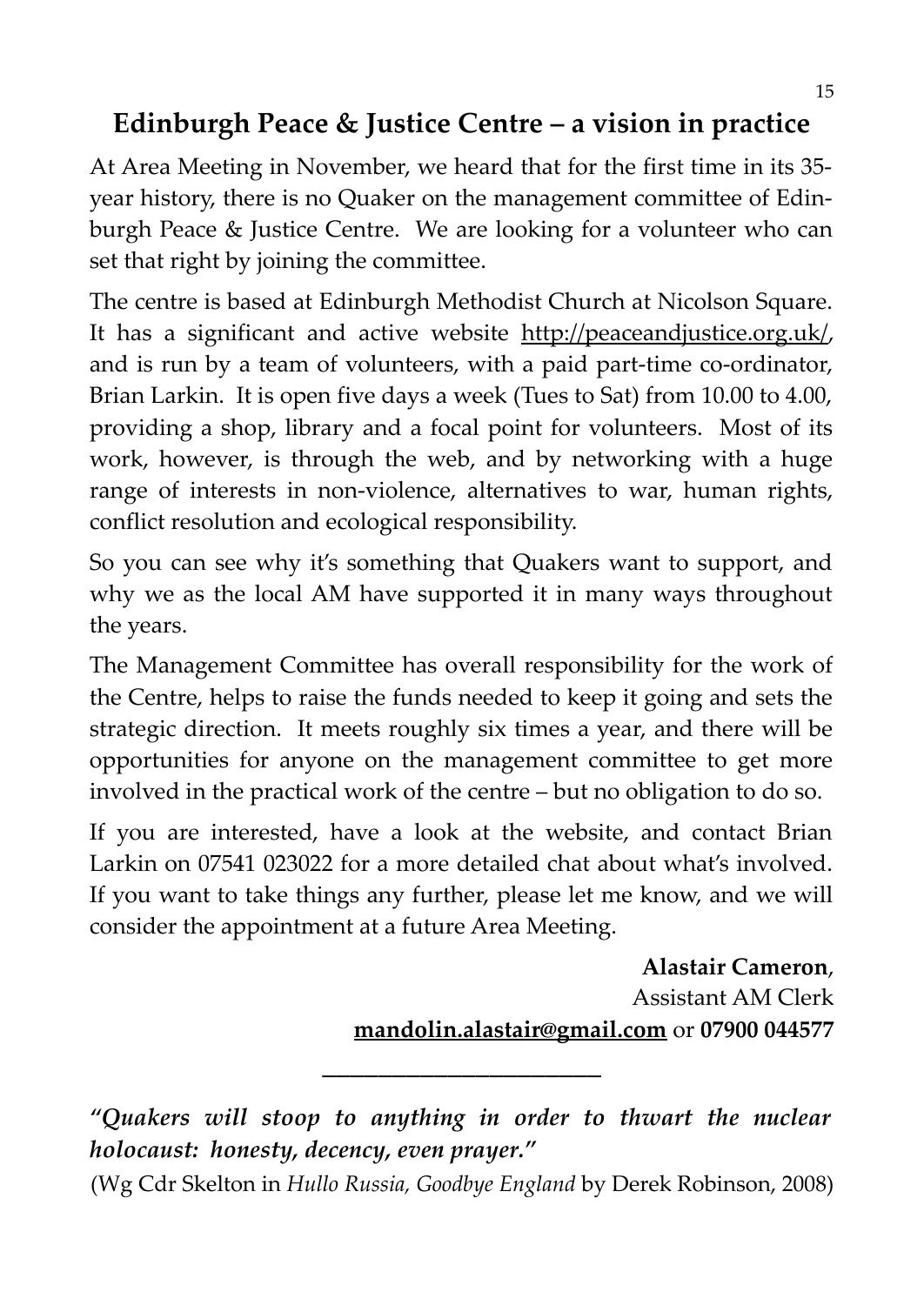#### **NORTHERN FRIENDS PEACE BOARD**

Before starting on the over-full agenda of our November meeting at Lancaster – various items had to be held over – we heard from local Friends about their current concerns. Ann Morgan described Lancaster LM's work on the Living Wage, and Tim Nicholls of Brigflatts spoke of what has been called "conscious cruelty" in the UK government's so-called austerity, which academic research has associated with 279,000 cases of mental ill-health, 725,000 more prescriptions for antidepressants, and 590 suicides between 2010 and 2013. A declaration, 'Not in our name', arising from a Quaker youth camp, has been issued. (See <http://lancsquakers.org.uk/livingwagecampaign.php> and [http://www.quakerweb.org.uk/blog/uncategorized/not-in-our-name/\)](http://www.quakerweb.org.uk/blog/uncategorized/not-in-our-name/)

After reports from the Executive (who are the Board's trustees) and the Treasurer, we heard from Jetta Howard about the Peace & Service consultation 'Who is My Neighbour?' which had taken place in Brussels under the auspices of European & Middle East Section (EMES) of Friends World Committee for Consultation (FWCC), 20-22 November. It had been overshadowed by the previous week's atrocity in Paris, and the barely-reported attack, also by ISIS, in Beirut. The EMES consultation had issued a statement calling for an end to the cycle of violence; we considered this, and the statement 'Responding to terrorism' issued in the name of British Friends. (See http://www.fwccemes.org/news/european-quakers-call-foran-end-to-the-cycle-of-violence and [http://www.quaker.org.uk/news-and](http://www.quaker.org.uk/news-and-events/news/quakers-responding-to-terrorism)[events/news/quakers-responding-to-terrorism;](http://www.quaker.org.uk/news-and-events/news/quakers-responding-to-terrorism) there is also a statement by the American Friends Service Committee at http://afsc.org/friends/parisand-our-fear.) At the time, it was not known how MPs would vote and we were reminded of the urgency of lobbying; one Friend told us how his own MP, a rightwing Tory, had nevertheless been persuaded to oppose bombing in Syria. (Others, however, expressed concern that some on the Labour benches seemed to view the vote primarily as a chance to undermine their own leader, regardless of its consequences for the peace of the region or the world.) It was pointed out that rather than referring to "ISIS" [Islamic State in Iraq & Syria], some Muslims urge the use of the name *Daesh (*Arabic: 'wreckers') reflecting the group's stated wish to destroy the 'grey zone' where Muslims and others live peacefully together and foster the view that Islam is under attack from a 'crusader west'. The welcoming of refugees and asylum seekers is thus all the more vital, as is working to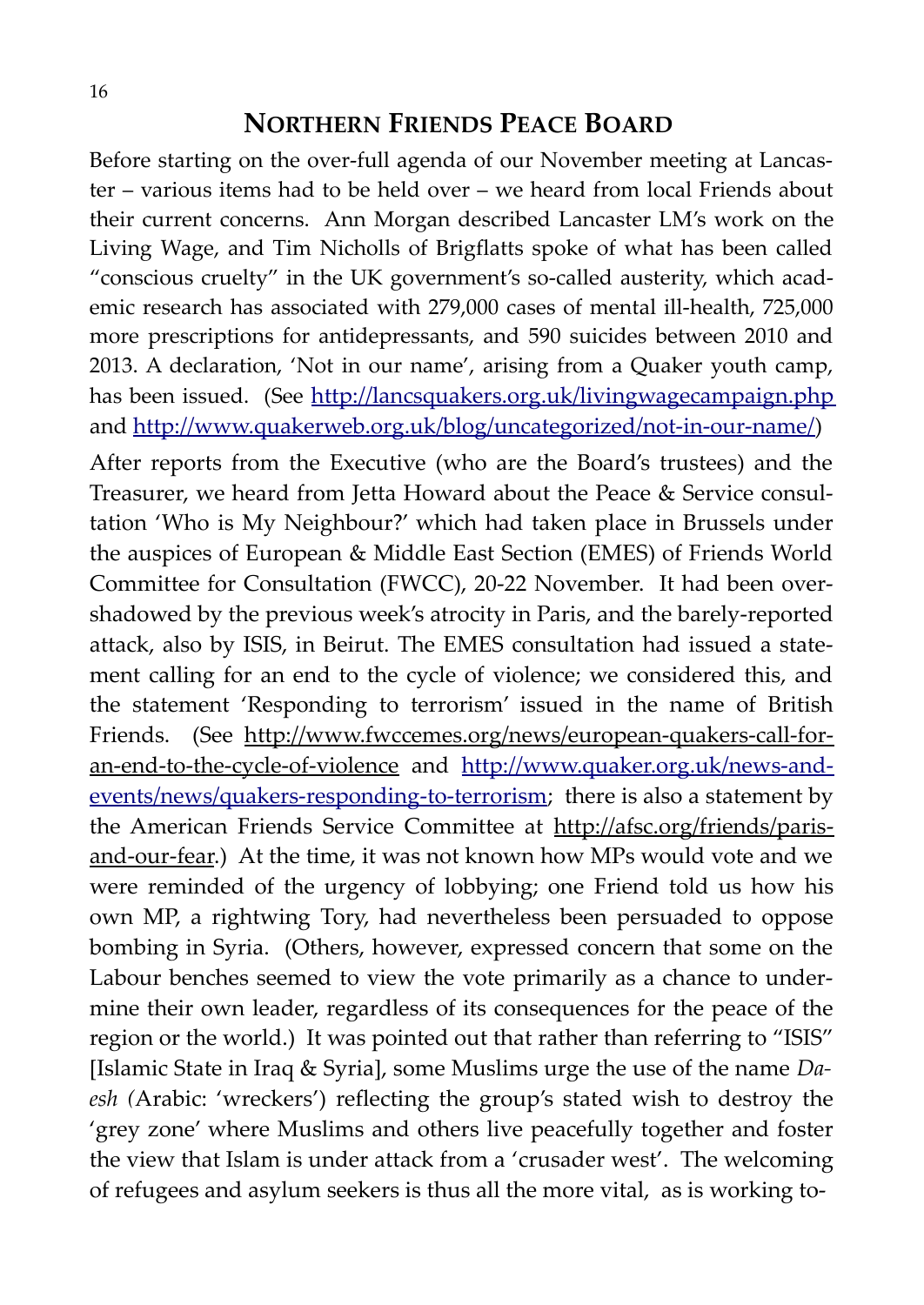gether with other faiths, so as to rebut this charge. Our minute concluded: We uphold those Friends and others taking part today in vigils and demonstrations for peace, and have been reminded that political support for peace can come from unexpected places.

We feel pain that the west continues to impose its world view on others. We ask: 'Who is *not* our neighbour?'

Next, we discussed various issues relating to Trident and its proposed renewal. Chris Butler, a Board member from Bradford, is keen that we should be campaigning at Barrow-in-Furness (where the boats are built) to raise awareness of the possibilities for alternatives to arms production; older members recalled that reports on conversion were produced in the '70s for Lucas, Vickers and other firms, where the unions disputed the contentions that weapons-making and unemployment were either/or choices, and that armaments guaranteed the future of these (all now defunct) companies. Chris is to take this forward with local Friends. Quaker Peace & Social Witness and Young Friends General Meeting are both planning campaigns for 2016: Sam Walton of QPSW outlined how it is intended to influence the political parties, and Lawrence Hall spoke of YFGM's outreach to other youth organisations both to gather support for an open letter against Trident, and to raise awareness of the likely effects of the use of nuclear weapons – a generation having grown up untroubled by talk of EMPs, fallout, and nuclear winter.

Brian Larkin attended our meeting to speak of the work of the Edinburgh Peace & Justice Centre, much of which will be familiar to Friends in South East Scotland: news to me was the conflict resolution pack for use in schools they have produced.

We were updated on the Board's continuing concern regarding militarisation: jointly with QPSW we will be running workshops in Scotland and the north of England on how Friends can respond.

Jim Paris spoke to us about work of the Richardson Institute, a peace studies centre within the University of Lancaster which offers an MA course in Peace Studies, as well as modules to students in other disciplines. It hosts a Critical Thinking Group, which, through links with local organisations, aims to promote peaceful communities.

The Board next meets in Nottingham on 5 March 2016.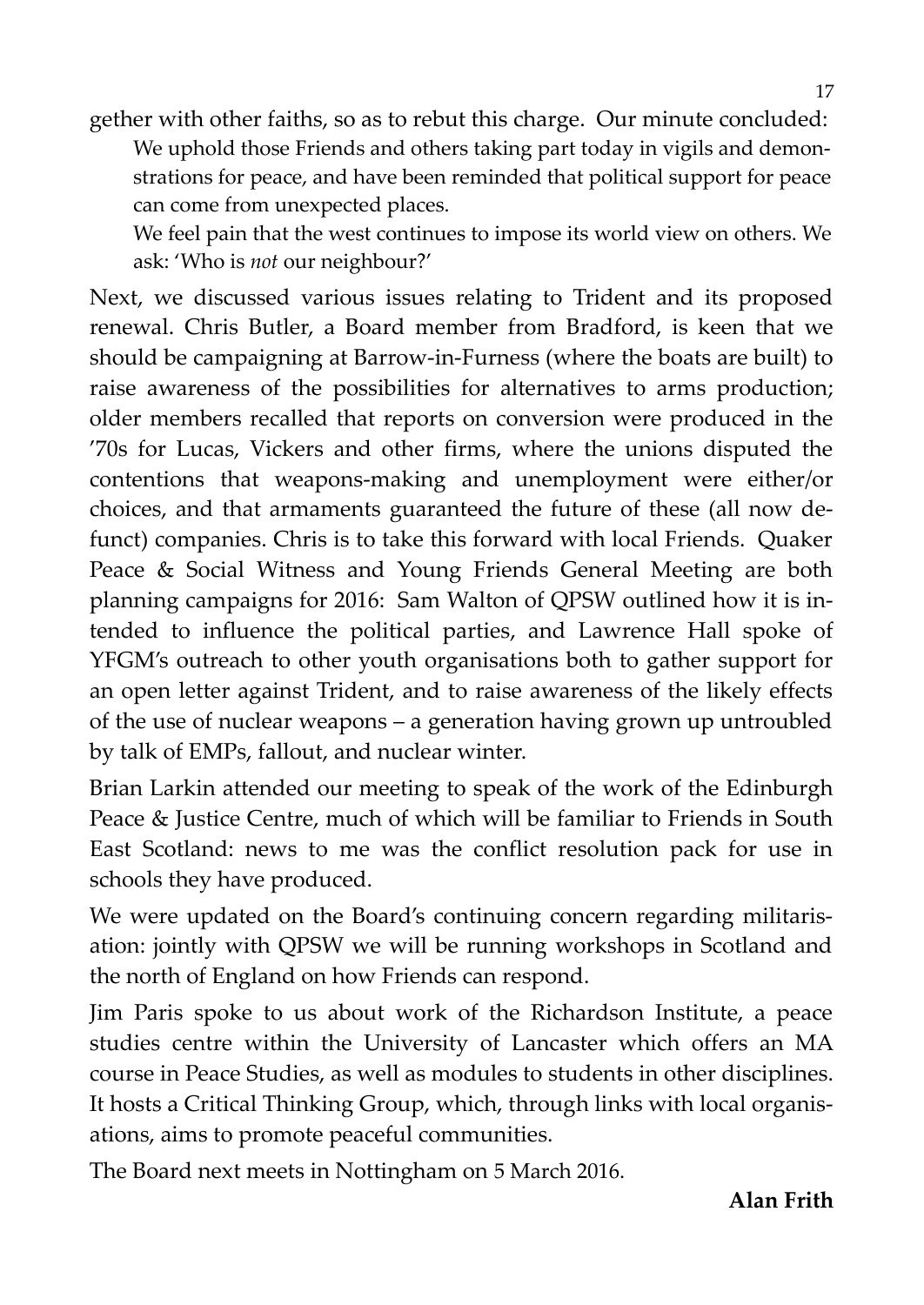## **Imprisonment**

Since 2010, Scottish courts have been prohibited from jailing people for three months or less unless there is no other way of dealing with them; short sentences were held to be ineffectual, with 60 % of those sentenced being re-convicted within a year. The (then minority) SNP government abandoned a plan to make the limit *six* months, in the expectation that opposition parties would unite to vote it down, but have recently held a consultation (now closed) on reviving that proposal. On behalf of Friends, the QPSW Crime, Community & Justice Sub-committee submitted a response, which is a good exposition of informed Quaker thinking on some of the issues in penal policy but unfortunately too long to include here. (Nor is it yet available online; although material relating to the consultation is to be found at [https://consult.scotland.gov.uk/community-justice/short-periods](https://consult.scotland.gov.uk/community-justice/short-periods-of-imprisonment/consult_view)[of-imprisonment/consult\\_view.](https://consult.scotland.gov.uk/community-justice/short-periods-of-imprisonment/consult_view))

The Response urges that the presumption against short periods of imprisonment should be extended, since it has had a negligible effect on prisoner numbers. [In Scotland, according to the University of London's Institute for Criminal Policy Research, 143 people per 100,000 of the population are in prison; in England & Wales, it is 148, and in Northern Ireland, 87. These figures compare to 100 in France, 80 in Ireland, and 76 in Germany. Of the Scandinavian countries, in contrast, Norway has the highest figure, at 71 per 100,000; it is fewer than 70 in Denmark, Sweden and Finland, and also in the Netherlands.] A trend against sentences of under three months was discernible *before* the presumption was established; thus a "stronger intervention" is called for: the Response suggests *twelve* months as the appropriate length of sentence below which an alternative to imprisonment should be normal. A shorter term, it argues, would not affect prisoner numbers, nor provide the necessary incentive to developing viable forms of community sentence which courts would be willing to use (or, as it says, "at least have no justification for *not* using" – the reluctance of sheriffs to impose them having been the main reason for the non-use of alternative forms of sentence). The Response agrees with the Minister for Justice that increased and more integrated use of electronic monitoring (EM) could help: EM can be tailored to individual cases to support rehabilitative programmes as well as to enforce curfews, and its versatility widens as the technology advances. It is, nevertheless, "no substitute for supportive,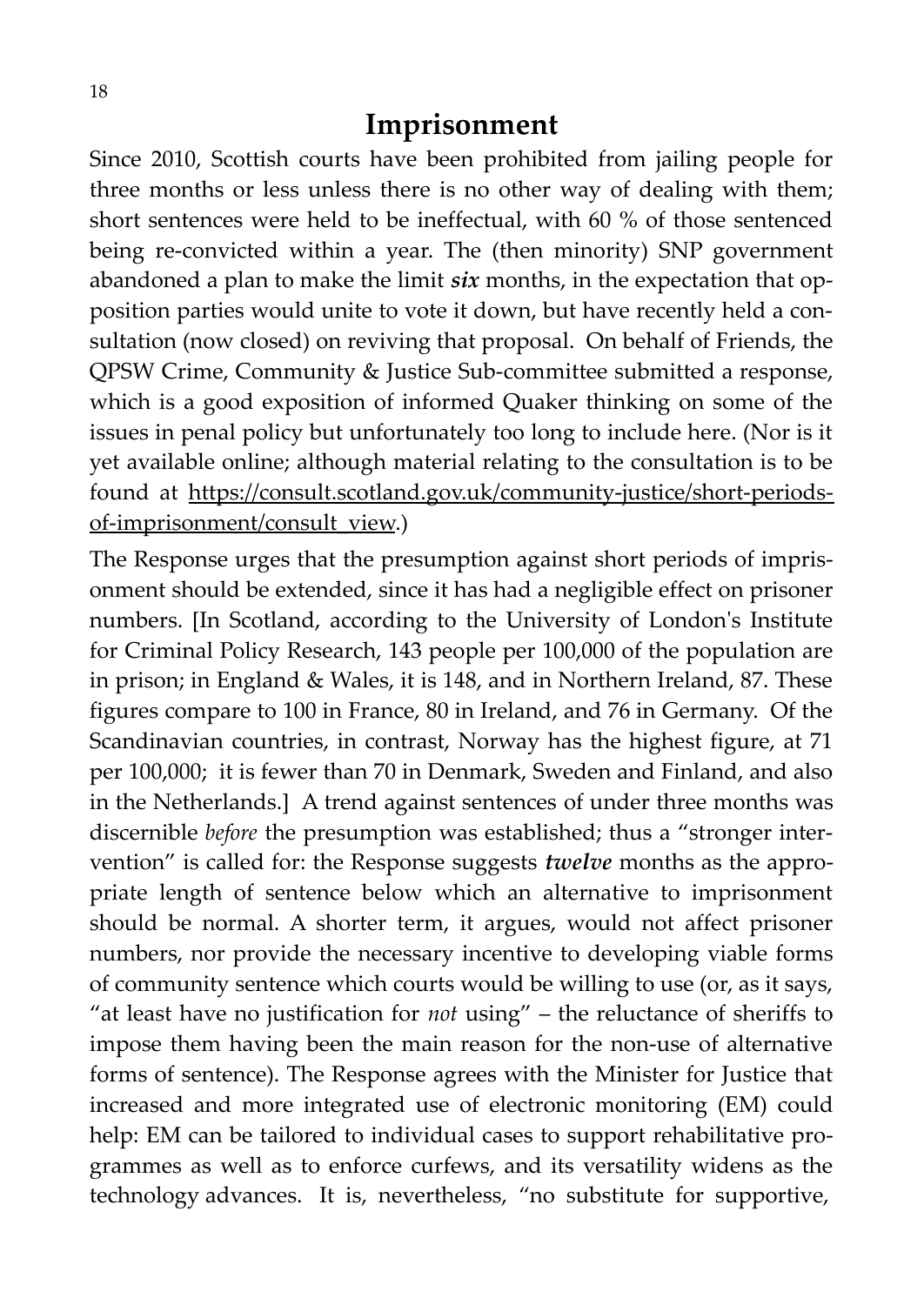therapeutic and restorative interventions which help offenders and their families deal with the many, often complex problems underlying criminal behaviour"and the Response counsels against "over-enthusiasm" for it. A use of EM it *does* commend is to enhance Community Payback Orders, the principal alternative to custody: "Should [a] CPO be breached, consideration should be given to extra hours of curfew – or a period of GPS tracking – as a penalty. There is no need or justification for sentencers to use imprisonment for breach as often – or as inconsistently – as they do."

Creating a presumption against under-12-month sentences "demands a sea-change in Scottish thinking" on Community Payback Orders, which, the Response agrees, are not always an adequate alternative, for all that they are under-used. It also notes that the welcome relief to offenders' neighbours (and, possibly, families) currently brought by their being jailed would need an equivalent, suggesting that processes derived from restorative justice ("a form of practice too little used in Scotland") might help. On the attitude of sheriffs, "it needs to be made clearer whether *robust* means 'capable of addressing the causes of a person's offending', or simply 'being prison-like' in the intensity of punishment and control it imposes".

It is acknowledged that banning short custodial sentences is not *politically* possible at present, but the Response is clear that it is desirable:

[They] have a less positive impact on recidivism than structured community sanctions – because they are less likely to address the needs and problems that underlie criminal behaviour [– and they] may also do more harm than good to an offender: by straining family ties, by disrupting employment and forcing the loss of rented accommodation, all of which may leave an offender in a worse position upon release than s/he was upon entering prison. Doing more harm than good – when one has a choice – is never right, and the avoidance of this is the main ethical argument for not using short sentences at all.

The Response cites the work of Sacro (formerly SACRO [Scottish Association for the Care & Rehabilitation of Offenders]) the community justice organisation which "promotes safe and cohesive communities across Scotland by reducing conflict and offending" (see [http://www.sacro.org.uk\)](http://www.sacro.org.uk/). Twice it invokes the "forward-looking" McLeish Report, 2008, (available online at http://www.gov.scot/Resource/Doc/230180/0062359.pdf).

*Work done on our behalf in H.M.P. Edinburgh is to be reported at next AM.* 

.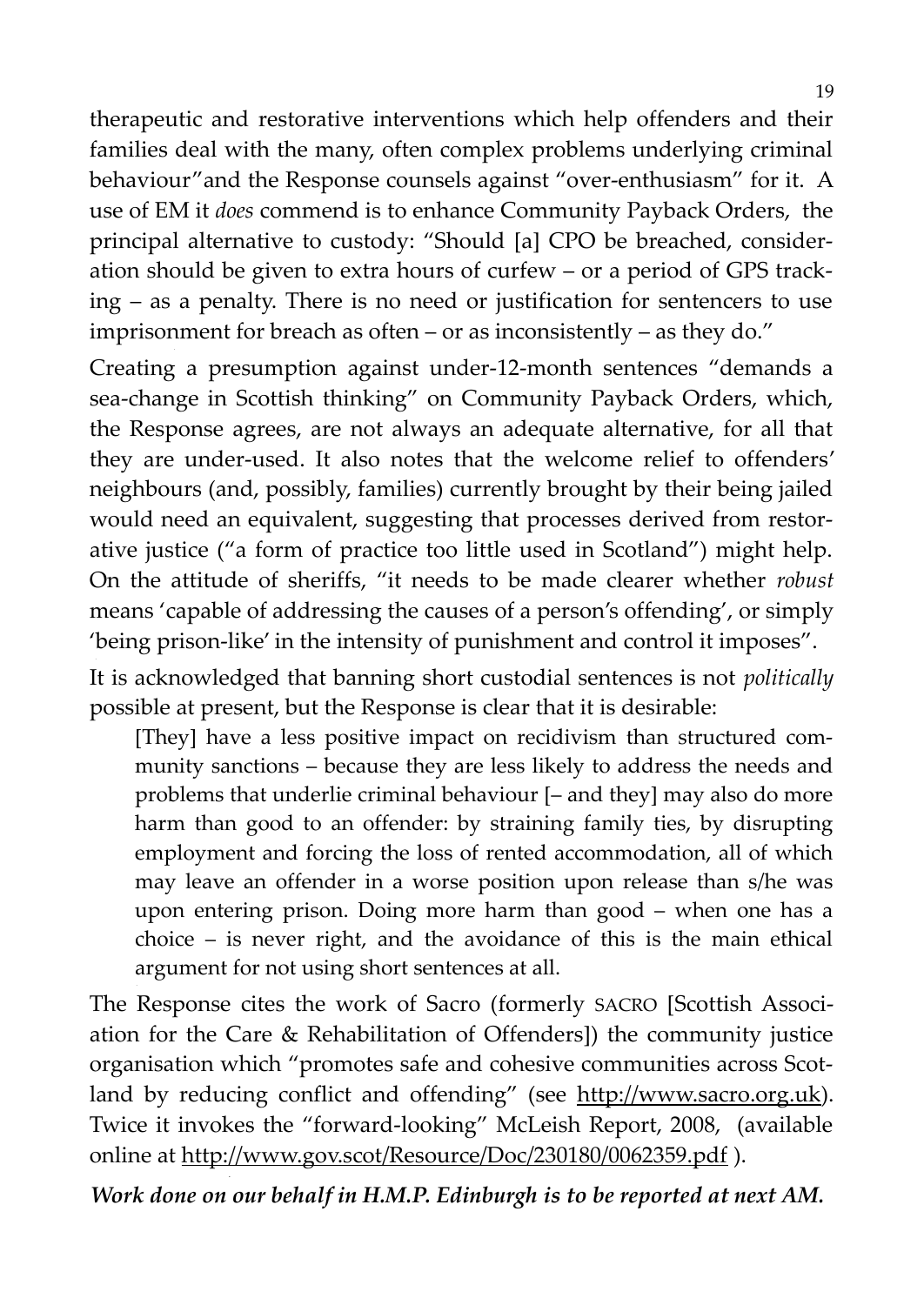# **SOUTH EAST SCOTLAND AREA MEETING**

# **Minutes of Area Meeting held on Saturday 28 November 2015 at Portobello Old Parish Church**

#### **2015/11/01 Worship**

During worship, extracts from a statement issued in 1987 by QCEA, the Quaker Council for European Affairs, (*Q.F. & P.* 24.47) have been read to us. This shares a vision of Europe as a peaceful, compassionate, open and just society, which is committed to the non-violent resolution of conflict, which has an alternative economic strategy driven by need and not greed and which does not sell arms to others.

We have been reminded that, as we meet, a climate change rally is meeting in Edinburgh in the lead up to the climate summit in Paris.

We have also remembered Rachel Darlington, previously a member of Kelso Meeting, who has died in Birmingham since our last meeting.

#### **2015/11/02 Introductions**

Alastair Cameron has welcomed us to our first Area Meeting hosted by Portobello & Musselburgh Local Meeting. We have ensured those present know each other's names and meetings. The attendance will be recorded in the concluding minute.

**2015/11/03 The minutes of our last meeting**, held on 24 October 2015 at Edinburgh Meeting House, have been signed and entered in the minute book.

**2015/11/04 Matters arising: Militarisation in Society** (Minutes 2014/10/06, 2014/11/04a, 2015/01/4a, 2015/02/06, 2015/04/04, 2015/05/04a, 2015/08/04a and 2015/10/05a refer)

**a)** Our clerk has circulated by email further information about the proposed 'Taxes for Peace Bill' and encouraged Friends to find out more and to support the bill. Those not on email may obtain the information by post from Quaker Peace & Social Witness.

**b)** Central Edinburgh Meeting report that a message sent to individual members of the City of Edinburgh Council Education, Children and Families Committee has received three direct responses. They have subsequently been informed that the Peace Education Network has been added to the list of resources within the Time for Reflection guide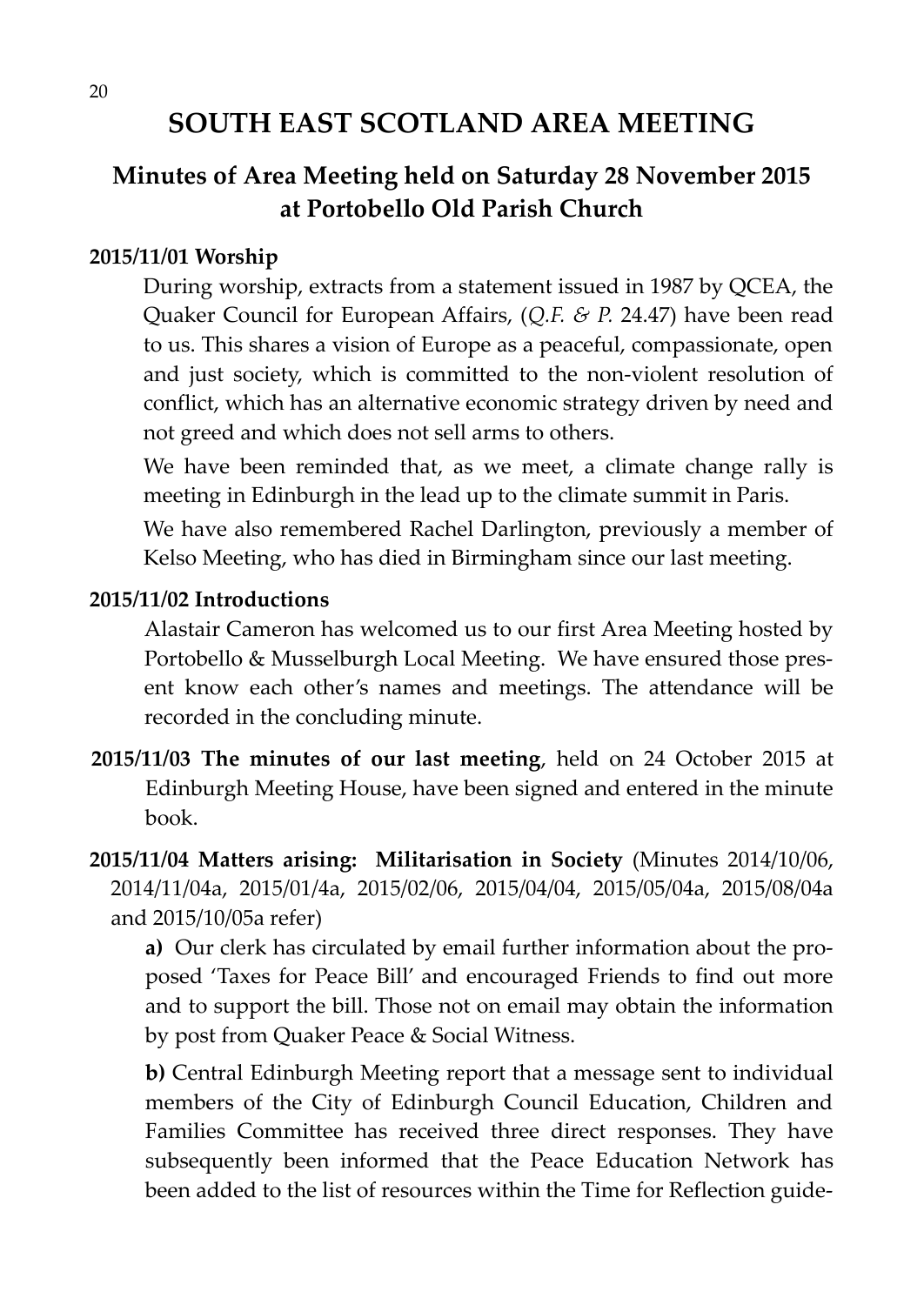lines for head teachers and that the link will be brought to the attention of head teachers. They have also been encouraged to contact Education Scotland to achieve similar actions at a national level and will be taking this up with General Meeting for Scotland.

#### **2015/11/05 Meeting for Sufferings**

Henry Thompson, who was appointed to serve on Meeting for Sufferings from Yearly Meeting this year as our representative, has shared with us his experience of the work of that Meeting. He and Kate Arnot, our alternate representative, both attended, in July, an inaugural meeting for the new triennium.

Henry has drawn our attention to the replacement for the 'Long Term Framework', a brief document which records our principles and the way we do business. The committee established to consider whether and how we take forward the revision of our Book of Discipline is active and has proposed a method for Friends to get to know our present 'red book' better. Friends seem to have engaged well with this.

Henry has the impression that Meeting for Sufferings is still working on its role and its relationship with Yearly Meeting trustees. A concern has been raised that Area Meetings sending minutes to Meeting for Sufferings should be clear about how they expect Meeting for Sufferings to respond to them. Henry has also been asked to sound out, before a residential meeting of Sufferings in early December, AM clerks, Quaker Life Council Representatives and those reviewing our Area Meeting, with regard to the issues being faced by area meetings.

## **2015/11/06 Report on the work of Edinburgh Meeting House Management Committee** [*See pp. 9-10*]

Janet Grimwade, who convenes this committee, has reported to us on its work, which falls into three areas:

- Fabric and maintenance, which entails responsibility for looking after the needs of this listed building situated in a World Heritage Site, ensuring compliance with complex health and safety legislation and maintaining and improving the buildings (including managers' flats) and their equipment.
- Lettings and marketing, where it is a constant challenge to maintain full use of the building, especially for daytime lets. Occasionally organisations are permitted use of rooms free of charge.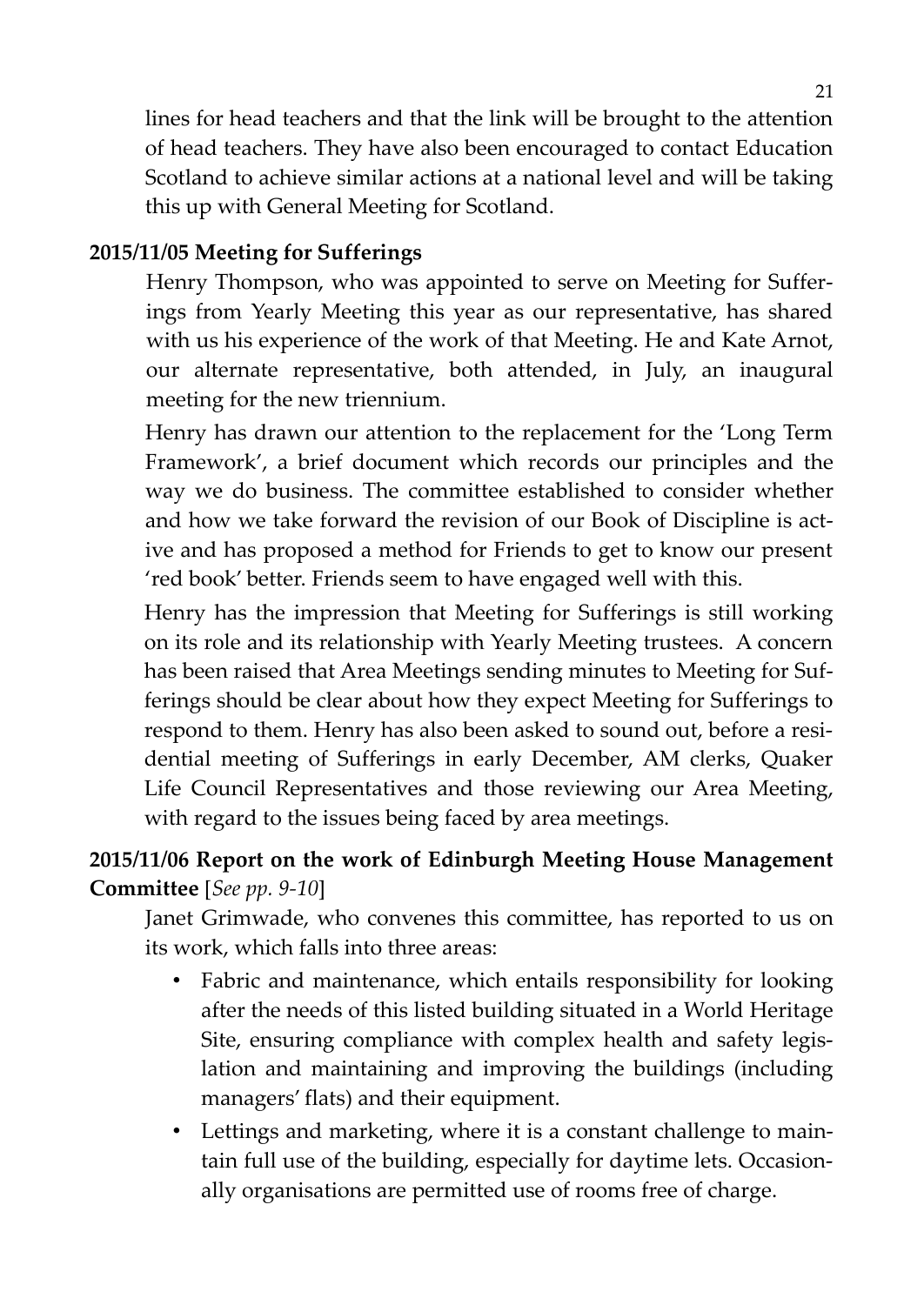• Staffing. We currently employ a manager (at present a job share), an assistant manager, and several part time staff, who do not work fixed hours. Salaries are reviewed annually and the living wage is now paid. Majk Stokes was appointed assistant manager in September 2012. Anthony and Sue Buxton, the current managers, retire at the end of 2015; Sue Proudlove and Tony Wilkes have been appointed as joint managers to succeed them.

Janet has found working on the committee rewarding and is very grateful for the support of the other committee members, the clerk of Area Meeting Trustees and the AM Treasurer in undertaking her challenging role.

We thank Janet for this report and for all the work she and her committee do on our behalf.

#### **2015/11/07 Area Meeting dates for 2016**

The following dates and venues for meetings in 2016 are now agreed:

| Sunday   | 10 January   | 2 pm    | South Edinburgh   |
|----------|--------------|---------|-------------------|
| Saturday | 27 February  | $11$ am | Central Edinburgh |
| Saturday | 9 April      | 2 pm    | Central Edinburgh |
| Saturday | 4 June       | 11 am   | Kelso             |
| Saturday | 23 July      | 2 pm    | Tweeddale         |
| Sunday   | 18 September | 2 pm    | South Edinburgh   |
| Saturday | 19 November  | 11 am   | Central Edinburgh |

#### **2015/11/08 Quakers and inter-faith relations**

Lynne Barty represented us at a day conference about interfaith peacebuilding held in London on 26 September. The event was organized by the Quaker Committee for Christian & Interfaith Relations, and Lynne, who was disappointed to find she was the only representative present from Scotland, has provided a most interesting written report for the November issue of *Sesame.* Lynne urges particularly that we should read *Uncivil War* by Keith Kahn Harris, which explores and suggests ways through the tensions within Judaism and relationships between Jewish and other traditions. Pope Francis recently said that ecumenical and interfaith dialogue is not a luxury but is essential.

Lynne feels that we Quakers are guilty of not engaging sufficiently in this dialogue, a feeling echoed by Jim Pym, who recommends strongly that we should affiliate to the Edinburgh Interfaith Association. We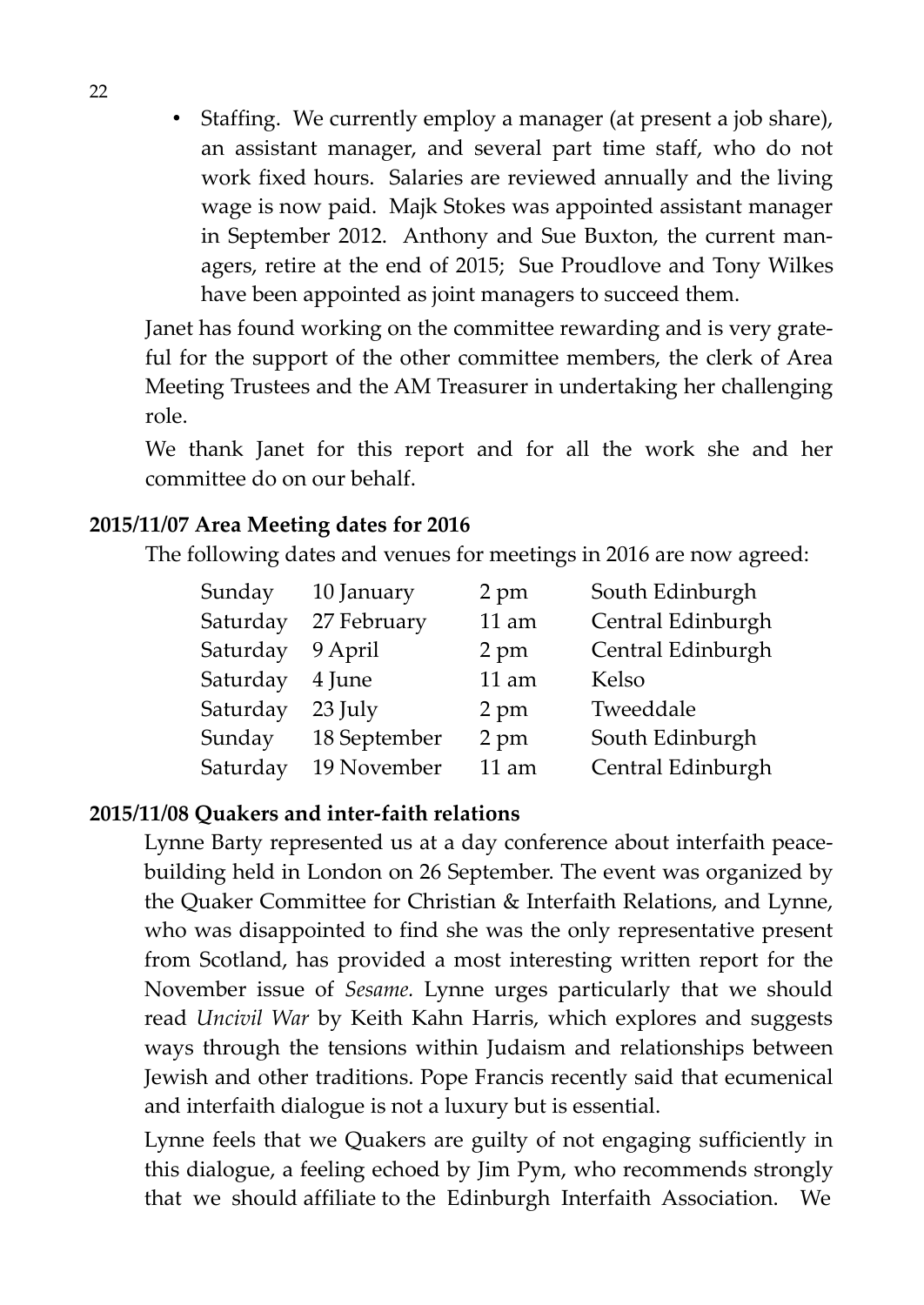agree to do this and ask Friends interested in representing us to tell the Area Meeting Nominations Committee. [*Interested Friends are asked to contact Don Stubbings.*]

#### **2015/11/09 Sharing the life of Portobello & Musselburgh Local Meeting**

There has been a worshipping group based in Portobello for about fifteen years, which has met at various times and in various places in Portobello and Musselburgh over this period. With an increase in numbers and the need for provision for children, a larger space was sought and recently the Bellfield Street building, where we are meeting today, became available. Some two years ago, the group became a recognized Local Meeting, a welcome development, though it has raised some tensions because of the desire to maintain Quaker simplicity. The meeting has continued to grow, which is very encouraging, and has organized some witness events in the local community.

'Becoming Friends' groups have been very helpful for those finding their way more deeply into the Quaker way. There have also been meetings for learning after meeting for worship, and all-age meetings for worship have been held. It has been a very welcoming and supportive meeting.

The meeting is considering moving towards meeting weekly. It has a strong family constituency and is aware that a meeting which attracts and is successful with children may do this to the detriment of nearby meetings, which may lose their families as a result. The children and young people are an integral part of this meeting and contribute greatly to it.

We thank Portobello & Musselburgh friends for sharing the life of their meeting with us.

#### **2015/11/10 Report on our work with children and young people**

Mary Jane Elton, our children & young people's advocate, has reported on the work we do with children and young people in our Area Meeting, reminding us what a valuable part of the life of our meetings they are.

Two children were welcomed at the start of the year at the annual welcoming meeting and Rachel Fitzgerald, convener for children & young people's activity at Central Edinburgh, has organized several social events during the year. Four meetings which include children partici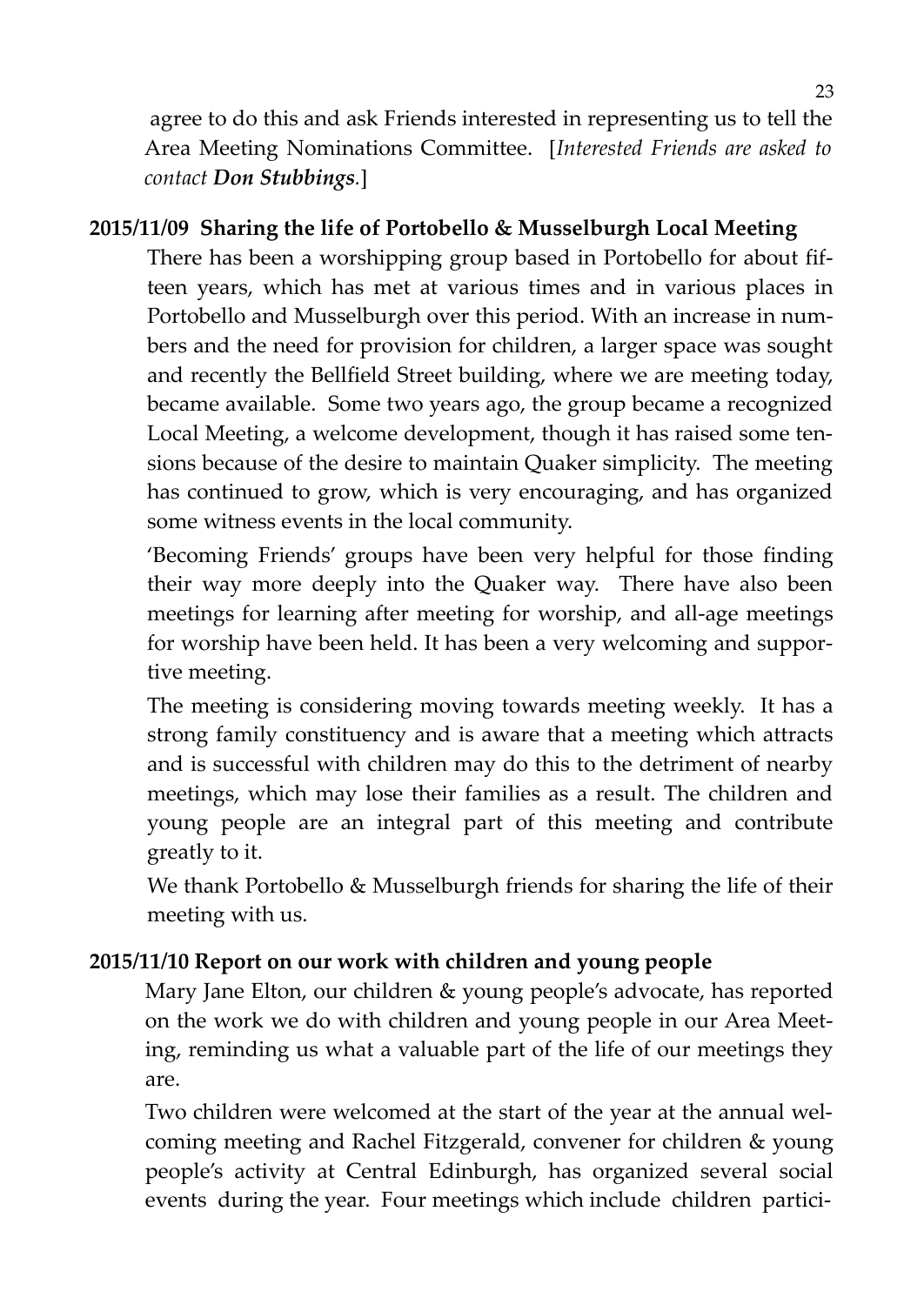pated in a weekend at Wiston Lodge in September, a very enjoyable all age community event which included sporting activities and a very powerful all age meeting for worship.

This year's family weekend, arranged by Madeleine Harding and supported by General Meeting for Scotland, took place at Pitlochry Youth Hostel in October. This provides not only the opportunity for those who may be taking part in Summer Shindig for the first time to get to know each other but is also community building, drawing families from different meetings together in relaxing shared activity and worship.

All age worship is happening more frequently in local meetings where there are children and takes different forms. There has been no Link weekend in 2015, but one is planned for February 2016.

Callum Booth Lewis has told us about his experience of Summer Shindig, the annual gathering for young people from Scotland and the north of England, plus some from Wales and Palestine. He described this as being a huge part of his life. It provides a lovely balance between serious engagement with important issues, fun activities and free time. Link weekends provide opportunities for Scottish young people to meet up, sustain these relationships and meet others and are also very enjoyable.

We are reminded of the importance of ensuring that the names of young people are recorded in the members and attenders lists, currently being updated.

#### **2015/11/11 Memorial minute regarding Jeanne Walmesley**

A memorial minute for Jeanne Walmesley, prepared by Central Edinburgh Meeting, has been read to us. Jeanne was a member, with her husband Gerard, of this Area Meeting and died in December 2014, not long after they moved to Sussex to be nearer Gerard's daughter. They had married in the Edinburgh Meeting House and shared their skills in working together on the conversion of the Victoria Terrace building after its purchase by Friends in the 1980s.

Jeanne, who was also a talented musician, had a life-long concern for social issues and expressed this in her work, often done quietly and on an individual basis, with those disadvantaged by health issues and poverty. She served the Meeting in a variety of ways and provided a warm and welcoming presence.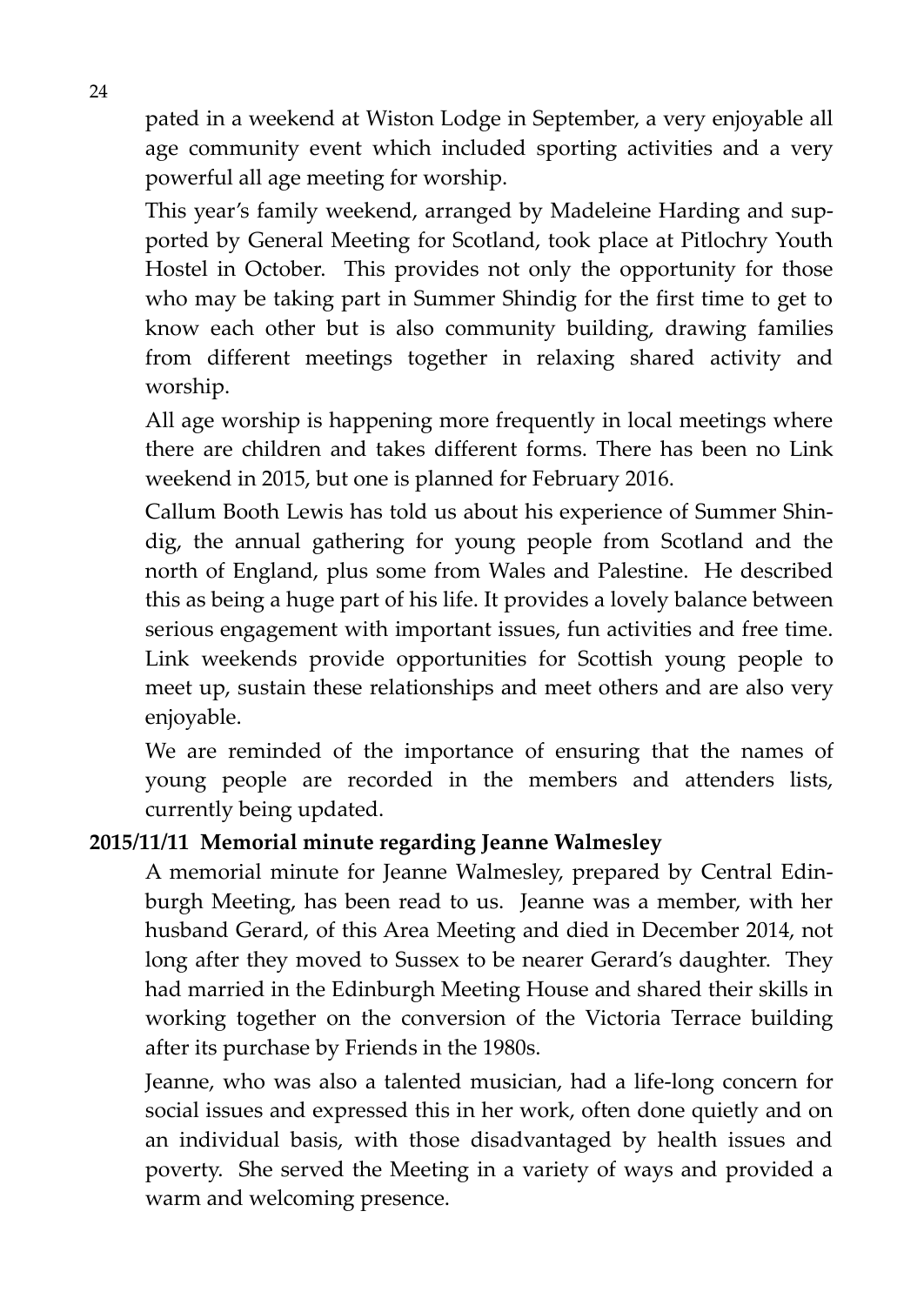This memorial minute will be preserved with our record of deceased Friends.

#### **2015/11/12 Membership matters**

**a)** We have received a request from **Jennifer Wilson**, of Central Fife LM, to transfer her membership to Notts & Derby Area Meeting. We agree to this and ask our assistant clerk (membership) to send the necessary certificate.

 **b)** John Phillips has reported on a meeting he and Rosemary Hartill had with **Alison Moore**, attender at Tweeddale LM, following her application for membership, received at our meeting on 29 August.

Alison's interest in the Quaker way began when she was 17, at the same time as her interest in Buddhist practice was awakened. She participated in many of the lay activities at the Buddhist monastery near her home in Hertfordshire, and observes that Buddhist practice there was informed by that of Quakers. Alison attended Watford Meeting for a while until that was interrupted by family duties. After moving with her husband Peter to Innerleithen, she resumed contact with Friends and has been an attender at Tweeddale Meeting for over three years, where she feels she has found her spiritual home. She has just recently been appointed the meeting's assistant clerk (correspondence).

Alison is ready to move from being an outsider to commitment to the life and practice of Quakers. She finds ministry in meeting has spoken to her condition, is attracted by our way of doing business and has signed up for the online *Becoming Friends* course.

We welcome Alison into membership. We ask Jane Kelly to welcome her on our behalf, and our clerk to inform the clerk of Tweeddale LM.

#### **2015/11/13 Appointments and requests for support**

#### **a) Appointments to office**

Our nominations committee has brought us the following names for consideration —

*To serve from January 2016 to end of December 2018, for a second triennium:*

- 1. Elder **Kerstin Phillips** (Central Edinburgh)
- 2. Pastoral Care & Oversight **Susie Reade** (South Edinburgh)
- 3. Pastoral Care & Oversight **David Hume** (Tweeddale)
- 4. Festival Committee **John Fitzgerald** (Central Edinburgh)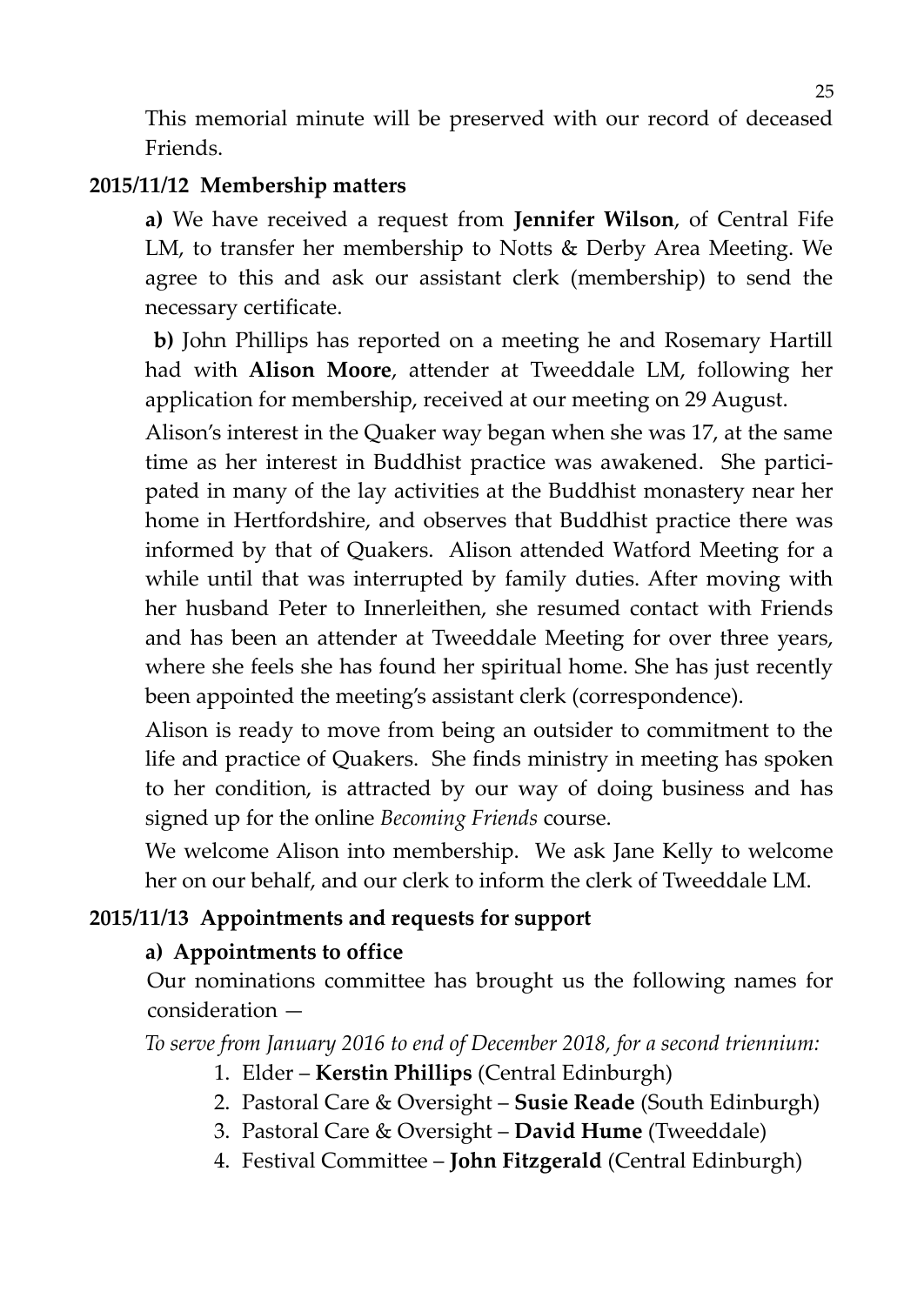*To serve from January 2016 to end of December 2018:*

- 5. Trustee **John Harris** (Kelso)
- 6. Pastoral Care & Oversight **Evelyn Graham** (*attender*,

*To serve from April 2016 to end of March 2018:*

7. Clerk of Area Meeting – **Elizabeth Allen** (East Lothian) These names being acceptable, we appoint them accordingly.

#### **b) Appointment of representatives**

1. *Our Sustainability Commitment: Being a transformational community —*

18-20 March 2016, Hayes Conference Centre, Swanwick, Derbyshire We appoint **Philip Revell** (*attender,* East Lothian) and **Don Stubbings** (Central Edinburgh) to represent us at this conference.

2. *Militarisation in our Society — 12-14 February 2016, Woodbrooke*

We appoint **Jane Pearn** (Kelso), **Laurie Naumann** (Central Fife) and **Simon Jackson** (Central Edinburgh) to represent us at this conference.

3. *Quaker Peace & Social Witness Annual Spring Conference —*

 *1-3 April 2016, Hayes Conference Centre, Swanwick, Derbyshire* We appoint **Norman Latimer** (*attender*, Kelso) and **Derek Morrison** (*attender*, Central Fife) to represent us at this conference.

4. *Eldership & Oversight Conference — 4-6 March 2016, Woodbrooke*

We appoint **Mary Woodward** (Portobello & Musselburgh) to represent us at this conference.

5. *Junior Yearly Meeting, 2016* — *2-6 April, Northampton*

We have been unable to find any Young Friends in the appropriate age category to represent us and ask our clerk to inform the organizers.

(\*\* **Callum Booth Lewis** *offered his name just after the meeting and has been nominated to attend JYM by our between meetings procedure)*

#### **2015/11/14 Edinburgh Peace and Justice Centre**

We have received a request that we find a representative of Area Meeting to join the management committee of the Edinburgh Peace & Justice Centre. A similar request has been received by General Meeting for Scotland. Geoffrey and Elizabeth Carnall were founder members of the Centre and involved in its management for many years. Since its 2014 AGM, and for the first time, there are no Friends on the management committee. The Centre was based for many years on the terrace below St John's Church in Princes Street but has recently lost its home there and is hoping shortly to move into 5 Upper Bow, adjacent to Edinburgh

Central Edinburgh)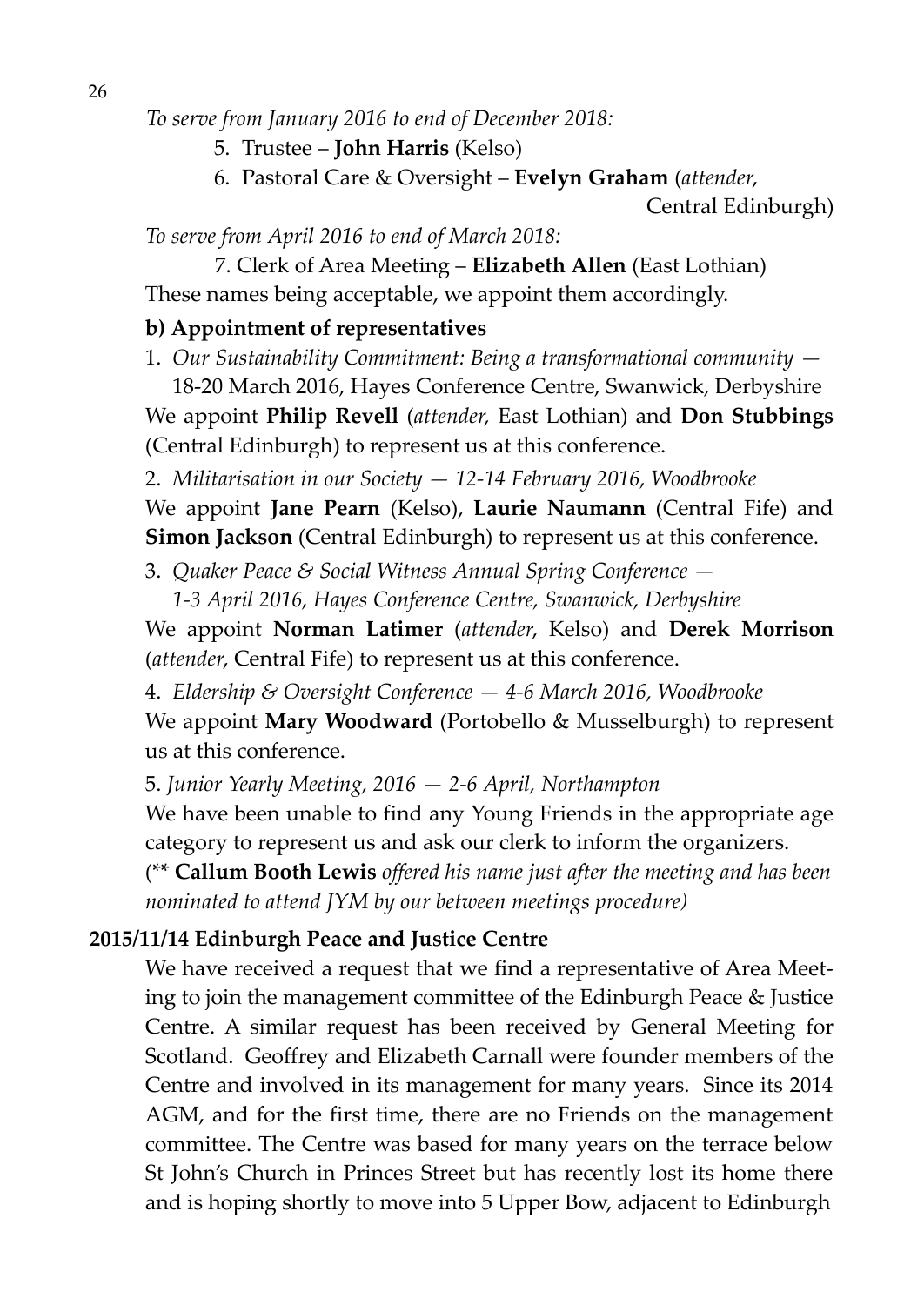Quaker Meeting House.

The role involves approximately six committee meetings a year.

We have heard that General Meeting has a name in mind; and ask our Assistant Clerk to write a piece for *Sesame*, seeking a further volunteer.

#### **2015/11/15 Annual donation to Northern Friends Youth Events Trust**

We are one of the supporting Area Meetings for this trust, which runs the annual Summer Shindig for Young Friends. In 2014, we donated £3.10 per member for 279 members, making a total of £864.90 and have received a request that we increase our donation to £4.10 per member for 2015. Our clerk of trustees is puzzled by the 2014 calculation; the tabular statements give our membership as 232 in 2013, and 236 in 2014. Based on the 2014 figure, our donation for 2015 would, at £4.10 per member, rise to £967.60.

We greatly value what Summer Shindig offers to young people from Scotland and the north of England, agree to continue supporting the Trust, and ask our treasurer to make a payment of £967.60 for this year. We ask him to continue making annual donations, but to refer the matter back to Area Meeting if the sum requested is a substantial increase per member on that requested the previous year.

#### **2015/11/16 Correspondence and notices**

We have been given notice of a 'Don't Bomb Syria' rally to be held from 5 - 7 pm on Monday 30 November at the east end of Princes Street.

#### **2015/11/17 Closing minute**

31 members and attenders, representing seven Local Meetings, have attended all or part of this Area Meeting, as indicated below:

| Central                  | Central Fife | East Lothian | Kelso     | Penicuik       |
|--------------------------|--------------|--------------|-----------|----------------|
| Edinburgh                |              |              |           |                |
| $8+1A$                   | $2+1$ As     |              |           |                |
| Polmont                  | Portobello & | South        | Tweeddale | Other Area Mtg |
|                          | Musselburgh  | Edinburgh    |           |                |
| $\overline{\phantom{0}}$ | $9+2As$      |              | -         |                |

(Signed)

**Phil Lucas, Clerk**

[*We next meet at The Open Door, 420 Morningside Road, Edinburgh EH10 5HY (the home of South Edinburgh LM) at 2 pm on Sunday 10 January 2016.*]